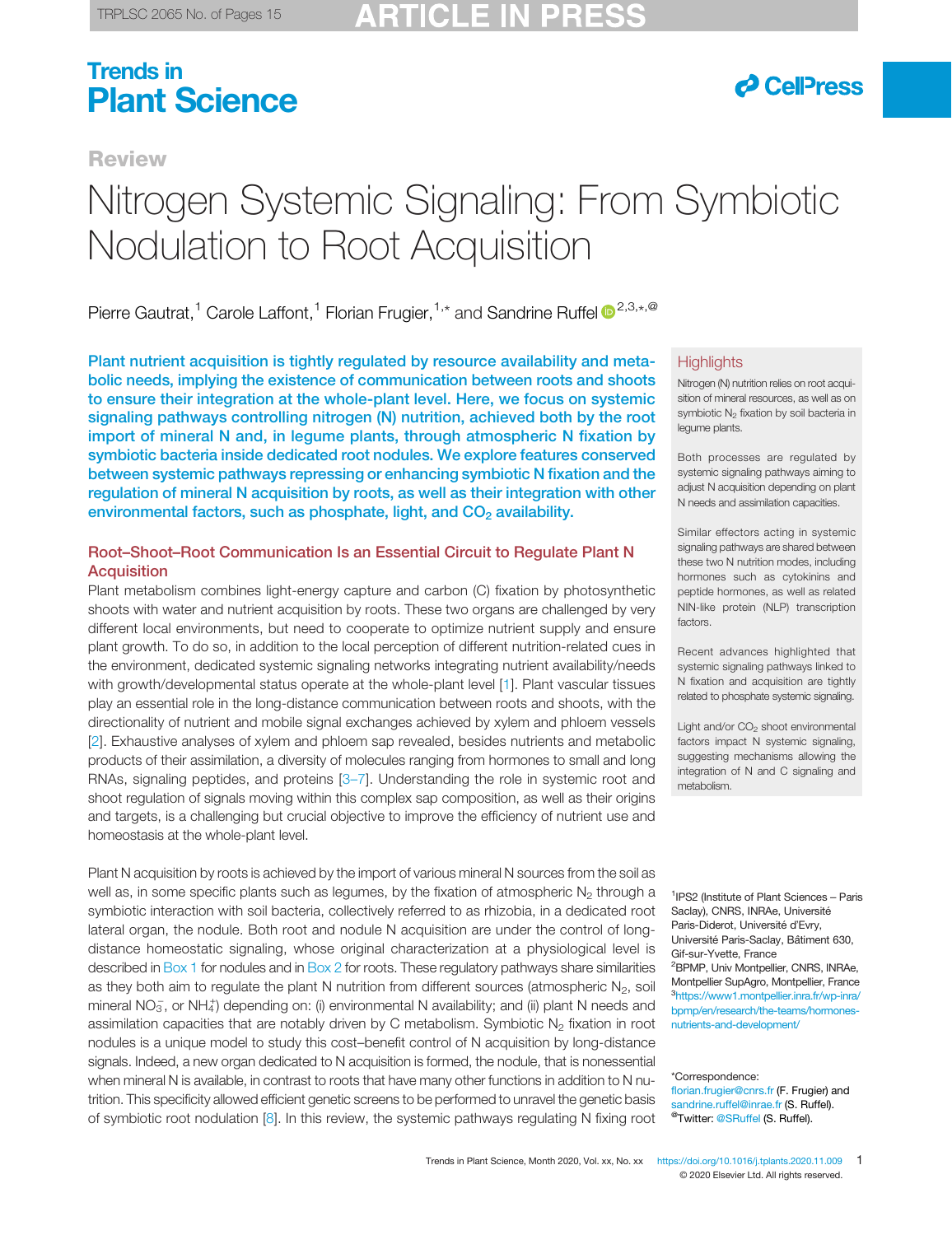<span id="page-1-0"></span>

#### Box 1. Systemic Control of the N<sub>2</sub>-Fixing Nodule Symbiosis in Legume Plants

Nodule organogenesis and maintenance are energetically costly; thus, legumes must tightly control their number and activity to balance nutrient gain and loss, thanks to a dedicated network of signaling pathways [\[119\]](#page-13-0). The first evidence of systemic control of nodulation, in the early 1950s, came from nodule excision, variety or mutant grafting, and split-root experiments in soybean, which highlighted that the host plant limits nodule numbers by integrating shoot and root cues and regulations [[120](#page-13-0)–122]. This systemic negative regulation of nodulation was named AON [\[123](#page-13-0)], as it originally corresponded to a restriction of nodule number following a first wave of rhizobial infection events. Later, the observation that the nodulation of super/hypernodulating mutants was also  $NO_3^-$  resistant expanded the delineation of AON to nodulation-repressive conditions mediated by high NO<sub>3</sub>, which for the plant is a cheaper source of N than N-fixing rhizobia [[21](#page-11-0)]. More recent results showed that systemic AON restricts rhizobial infections, which is likely to be by impairing the perception of rhizobial signals [\[66](#page-12-0),[70,](#page-12-0)[124\]](#page-13-0). N repression involves not only AON-dependent mechanisms, but also independent local and/or systemic pathways controlling nodule number and rhizobial infections as well as later nodulation stages, including N fixation and assimilation in nodules [[38,](#page-11-0)125–[127\]](#page-13-0).

N limitation is a mandatory factor for the promotion of root nodule symbiosis. Split-root experiments showed that new nodule formation and nodule expansion, rather than an increase of N-fixation activity in existing nodules, which seems to be already at its maximum capacity, is systemically compensated in distal non-N-limited areas [\[126,128](#page-13-0)]. The stimulation of mature nodule metabolism and expansion would act through an independent pathway and rely on rapid reallocation of sucrose to sustain nodule metabolism along with the repression of nodule senescence and plant defense markers [\[129\]](#page-13-0).

nodulation in legumes will be used as a core to intertwine them with the knowledge gained on N acquisition in roots of the non-nodulating reference plant arabidopsis (Arabidopsis thaliana). We successively explore: (i) mechanisms ensuring the homeostatic repression of N acquisition; (ii) mechanisms promoting N acquisition under low-N conditions where plant N needs are high; and (iii) how shoot environmental conditions and C metabolism capacities may impact N systemic signaling.

#### Repressing Root Nitrogen Fixation and Acquisition by Long-Distance Signaling

The autoregulation of nodulation (AON) homeostatic systemic signaling pathway restricts the number of N-fixing nodules that form on legume roots dependent on previous rhizobial infections and nodules (Box 1). In nodulated roots, AON signaling initiates with the production of specific small secreted peptides named CLAVATA3/EMBRYO-SURROUNDING REGION RELATED (CLE) peptides [\(Figure 1](#page-2-0)A). These 12-amino-acid-long peptides are conserved among legumes and their expression is induced by rhizobia and high mineral N availability. AON-related CLE

#### Box 2. Systemic Control of Nitrogen Acquisition in Roots

Plants can acquire N from a range of mineral sources, NO<sub>3</sub> and NH<sup>+</sup>4, as well as organic compounds (e.g., amino acids) [[130](#page-13-0)– [132](#page-13-0)]. The acquisition of mineral N relies on root transporters belonging to three main gene families: NRT2s and NPFs/NRT1s for NO<sub>3</sub> and AMTs for NH<sup>+</sup><sub>4</sub> [\[133,134\]](#page-13-0). Their characterization advanced our understanding of N acquisition regulation by environmental cues, including the fluctuating availability of the ions themselves [\[135,136\]](#page-13-0). Moreover, an intricate relationship was established with a role for some transporters in the control of root development independent of their transport activity [\[137](#page-13-0)–139]. N acquisition (i.e., root transporters and development) is tightly regulated by a network of local but also systemic signaling, integrating N external availability with global plant N needs, also in coordination with other nutrient resource pools [\[140,141](#page-13-0)].

Early work using split-root experiments in rice, corn, and barley revealed that a systemic compensation response to N deprivation exists in the distant root system comprising increased NO<sub>3</sub> uptake and root development [[142,143\]](#page-13-0). Going along with these physiological responses, NO<sub>3</sub>-supplied roots display a rapid increase in the expression of genes involved in NO<sub>3</sub> transport and assimilation, observed in split-root experiments performed on either arabidopsis or medicago [\[60,](#page-12-0)[127,144\]](#page-13-0). These physiological and molecular responses are controlled by systemic N-demand signaling that is likely to include several pathways related to the heterogeneous NO $_3^-$  availability at the root-system level and/or to the NO $_3$ /N-limited status of shoots [\[60,92,97,](#page-12-0)144-[147\]](#page-13-0). Local NH<sup>+</sup> availability is not compensated by an increase of NH<sup>+</sup><sub>4</sub> uptake in arabidopsis [[127,144](#page-13-0)] but rather by AMT1.3-dependent enhanced proliferation of lateral roots [[138](#page-13-0)], indicating some specificity of the N systemic signaling with respect to the N source. However, all of these N acquisition components are similarly repressed by a systemic N supply [\[60,](#page-12-0)[127,148](#page-13-0)], suggesting a lower specificity for the repressive mechanisms. For instance, amino acid supply represses N acquisition, and a role as a systemic inhibitory signal for N acquisition was thus proposed based on their ability to circulate inside plants [\[149,150\]](#page-13-0).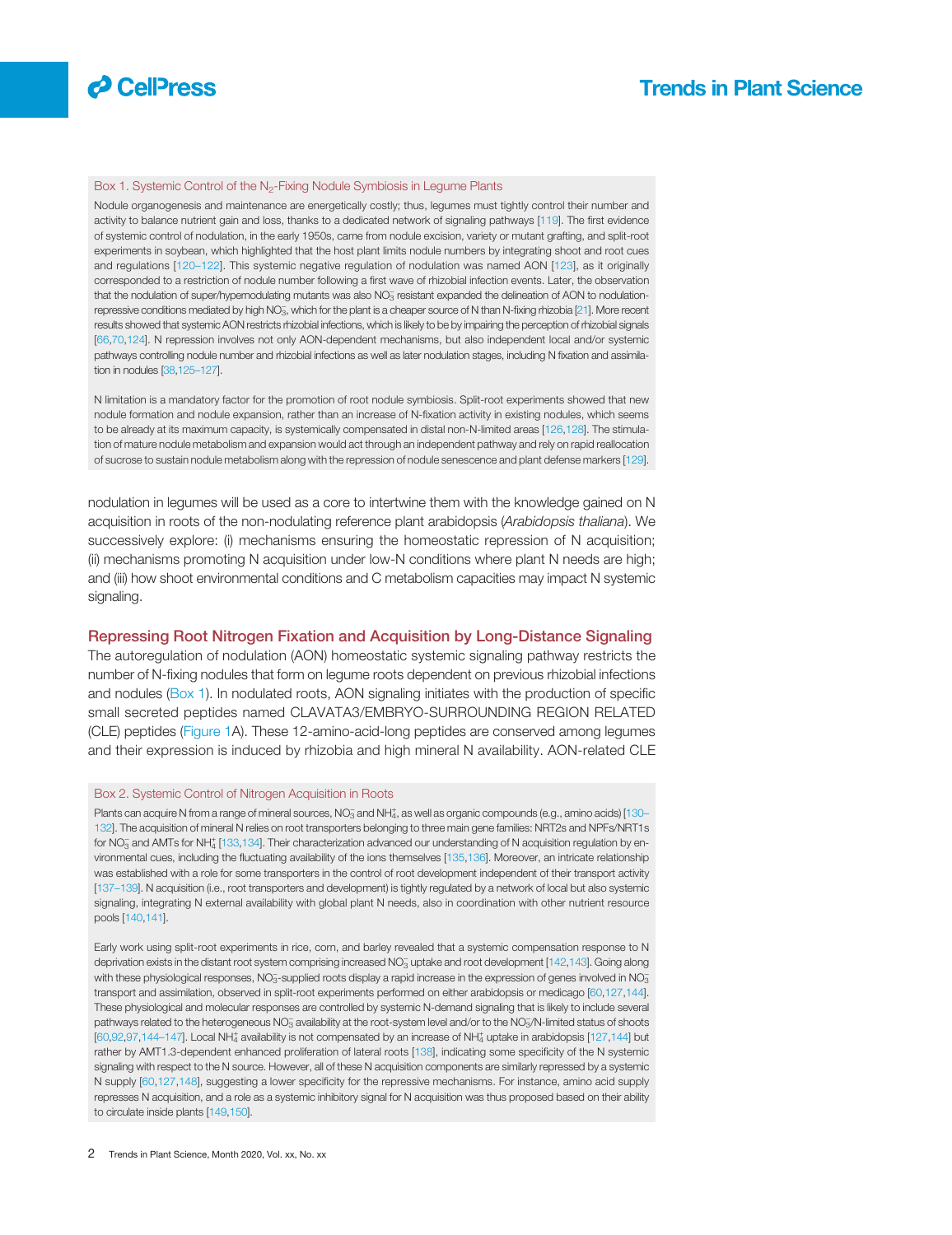

<span id="page-2-0"></span>

#### **Trends in Plant Science**

Figure 1. Regulation of Nitrogen Fixation and Acquisition by Systemic Signaling Pathways in Legumes and in Arabidopsis (Arabidopsis thaliana). (A) In legumes, CLAVATA3/EMBRYO-SURROUNDING REGION RELATED (CLE)-

(Figure legend continued at the bottom of the next page.)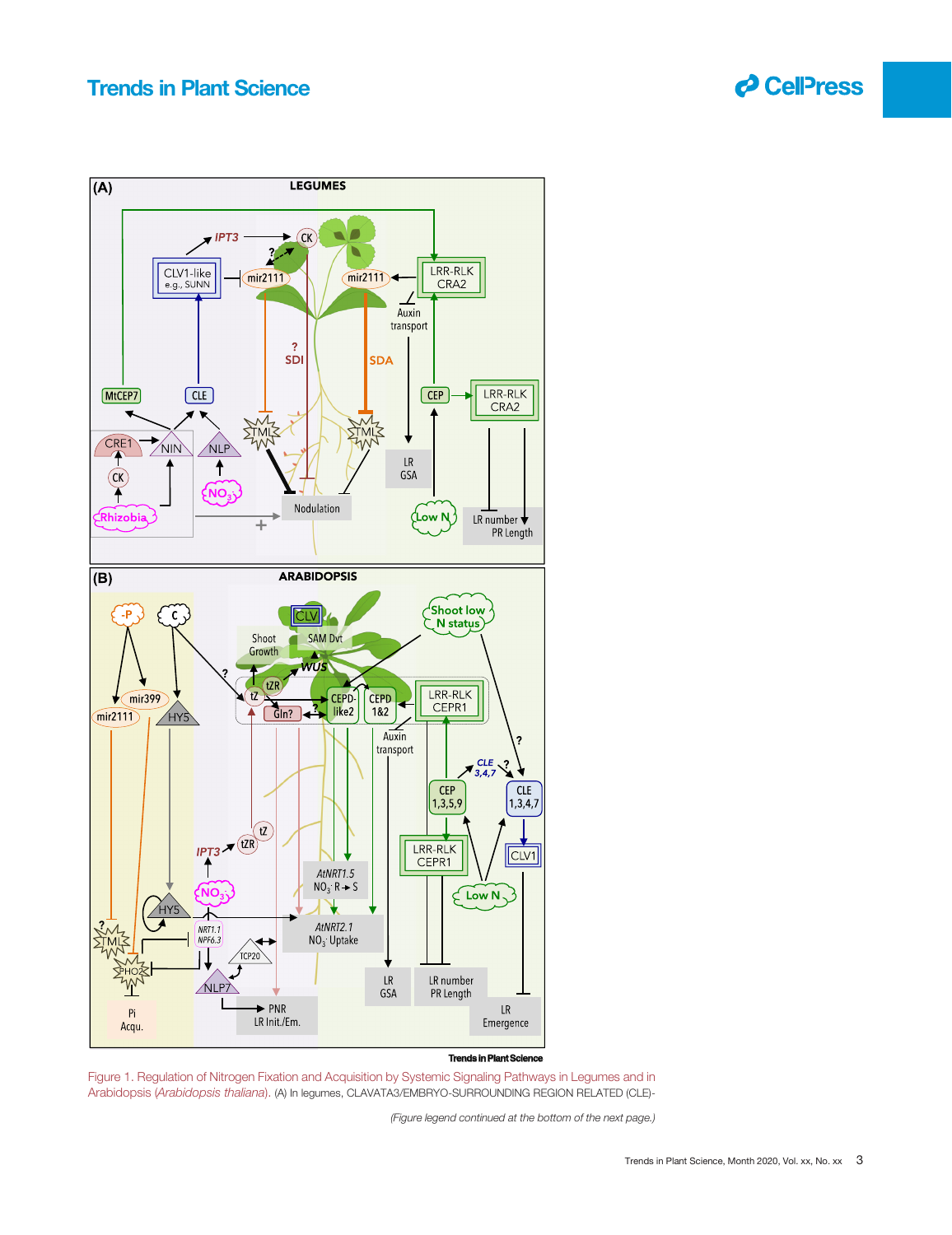

peptides are encoded by the rhizobium-induced MtCLE12, MtCLE13, and MtCLE35 genes in Medicago truncatula [9-[11](#page-11-0),[160\]](#page-14-0), the rhizobium-induced LjCLE-Root Signal1 (RS1), LjCLE-RS2, and LjCLE-RS3 in Lotus japonicus (the two latter genes being also induced by  $NO<sub>3</sub>$ ) [[12](#page-11-0),[13\]](#page-11-0), and the rhizobium-induced Rhizobia-Induced CLE1 (GmRIC1) and GmRIC2 genes and the NO<sub>3</sub>-induced Nitrate-Induced CLE1 (GmNIC1) gene in soybean [\[14](#page-11-0)]. Peptide hormones' activity and/or stability frequently rely on post-translational modifications, and accordingly, some of these CLE peptides were reported to be hydroxyprolinated and tri-arabinosylated in roots, by the Root Determined Nodulation1 (MtRDN1) enzyme for MtCLE12 [15–[17](#page-11-0)] and by LjPLENTY for LjCLE-RS2 and LjCLE-RS3 [18–[20\]](#page-11-0). CLE peptides can be detected in the xylem sap and were thus proposed to be root-to-shoot mobile signals, perceived in shoots by the CLAVATA1-like (CLV1-like) leucine-rich repeat receptor-like kinases (LRR-RLKs) MtSUNN (SUper Numeric Nodules) [[9,21\]](#page-11-0), LjHAR1 (Hypernodulation and Aberrant Root 1) [[19,22](#page-11-0)–25], and GmNARK (Nodule Autoregulation Receptor Kinase) [[14,26\]](#page-11-0) ([Figure 1A](#page-2-0)). Direct binding of LjCLE-RS2 to LjHAR1 was demon-strated [\[19](#page-11-0)] and several co-receptors (LjKLAVIER, MtCLAVATA2, MtCORYNE) were shown to interact with MtSUNN/LjHAR1 [27–[29\]](#page-11-0).

dependent long-distance signaling represses N-fixing nodulation (blue arrow). Symbiotic rhizobial infection triggers this systemic signaling partially through the cytokinin (CK) signaling pathway involving the activity of the CK receptor CRE1 and the Nodule Inception (NIN) transcription factor that are also required for nodulation (+). Nitrate (NO<sub>3</sub>) also triggers this CLE systemic signaling through the activity of NIN-like protein (NLP) transcription factors. CLE peptide signals are perceived in shoots by a CLAVATA1 (CLV1)-like receptor [leucine-rich repeat receptor-like kinases (LRR-RLKs); SUNN in Medicago truncatula]. This induces the downstream expression of ISOPENTENYLTRANSFERASE 3 (IPT3) and thus CK biosynthesis, a putative nodulation 'shoot-derived inhibitor' (SDI) signal. In the M. truncatula legume, C-terminally encoded peptide (CEP)-dependent long-distance signaling promotes N-fixing nodulation under low-N conditions (green arrow). CEP peptide signals are perceived in shoots by a LRR-RLK receptor named Compact Root Architecture2 (CRA2). The MtCEP/ MtCRA2 pathway also negatively regulates lateral root (LR) development locally in roots and promotes primary root (PR) growth. This pathway also systemically regulates the LR gravitropic set angle (GSA) by inhibiting shoot–root auxin transport. These CLE and CEP systemic signaling pathways respectively repress and induce the expression of the mobile miRNA miR2111, a nodulation 'shoot-derived activator' (SDA) signal that targets the accumulation of transcripts encoding an E3 ubiquitin ligase, Too Much Love (TML), inhibiting nodulation. The thickness of arrows and lines represents the strength of the signaling pathway. In addition, rhizobia promote through CK/CRE1 and NIN the expression of MtCEP7, promoting nodulation depending on MtCRA2, thus potentially allowing the switch from negative to positive regulation of nodulation depending on changes in N availability and plant N status. (B) N provision (left) and N deficiency (right) systemic signaling in arabidopsis. On the left (with the light-purple background),  $NO<sub>3</sub>$  signaling requires the NRT1.1/NPF6.3 transceptor and NLP7 in roots. The Teosinte branched1/Cycloidea/Proliferating cell factor1-20 (TCP20) transcription factor interacts with NLP7 and intersects with N systemic signaling to control the primary nitrate response (PNR) and LR development. In roots, NO<sub>3</sub> induces IPT3 expression and thus the biosynthesis of CK precursor [trans-Zeatin riboside (tZR)] and active [trans-Zeatin (tZ)] forms, followed by their translocation into shoots. Their perception in shoots promotes shoot growth (tZ) and shoot apical meristem development (SAM dvt) (tZR), through induction of the expression of the transcription factor WUSCHEL (WUS), known to coordinate, with the CLAVATA (CLV) pathway, stem cell proliferation with differentiation. tZ and tZR shoot integration controls shoot-to-root signaling enhancing PNR, LR development, and NO3 transport and modulating in shoots the expression of glutamine (Gln) metabolism, which may have a role in N systemic signaling. On the right (with the light-green background), low N triggers a CEP/LRR-RLK pathway similar to that in M. truncatula. The CEPR1 receptor homologous to MtCRA2 represses LR and PR development dependent on its activity in roots and in shoots. Repression of LR emergence is also controlled by a root CLE/CLV1 signaling pathway induced by low (shoot) N status and potentially also by CEP peptides. Low N availability also triggers in shoots the expression of class III glutaredoxins, named CEP-Downstream (CEPD) 1/2, acting downstream of the CEP/CEPR1 pathway, and of CEPDlike2 depending on shoot low-N status. These CEPD shoot-to-root mobile signals enhance the expression of the AtNRT2.1 NO<sub>3</sub> transport gene and thus NO<sub>3</sub> uptake. CEPDL also enhances AtNRT1.5 expression and thus NO<sub>3</sub> root-toshoot transport (R→S). tZ/tZR being required for CEPD-like2 expression, the interaction in shoots between 'NO3/CK' and 'CEP/CEPD/CEPD-like' systemic signaling may fine-tune N acquisition depending on root NO<sub>3</sub> availability and N demand. At the extreme left (with the yellow background), the integration between phosphate (P/Pi) and carbon (C) signaling with the N systemic signaling network is depicted, via: (i) potentially the conserved miR2111/TML pathway, paralleling the miR399/PHO2 pathway known to control Pi acquisition (Pi acqu.) in relation to the regulation of NRT1.1/NPF6.3; (ii) the shoot-to-root Elongated Hypocotyl5 (HY5) transcription factor controlling its own expression, AtNRT2.1, and NO<sub>3</sub> uptake; and (iii) possible direct or indirect regulation of the expression of these various shoot systemic effectors (arrow pointing to the gray-broken-line frame).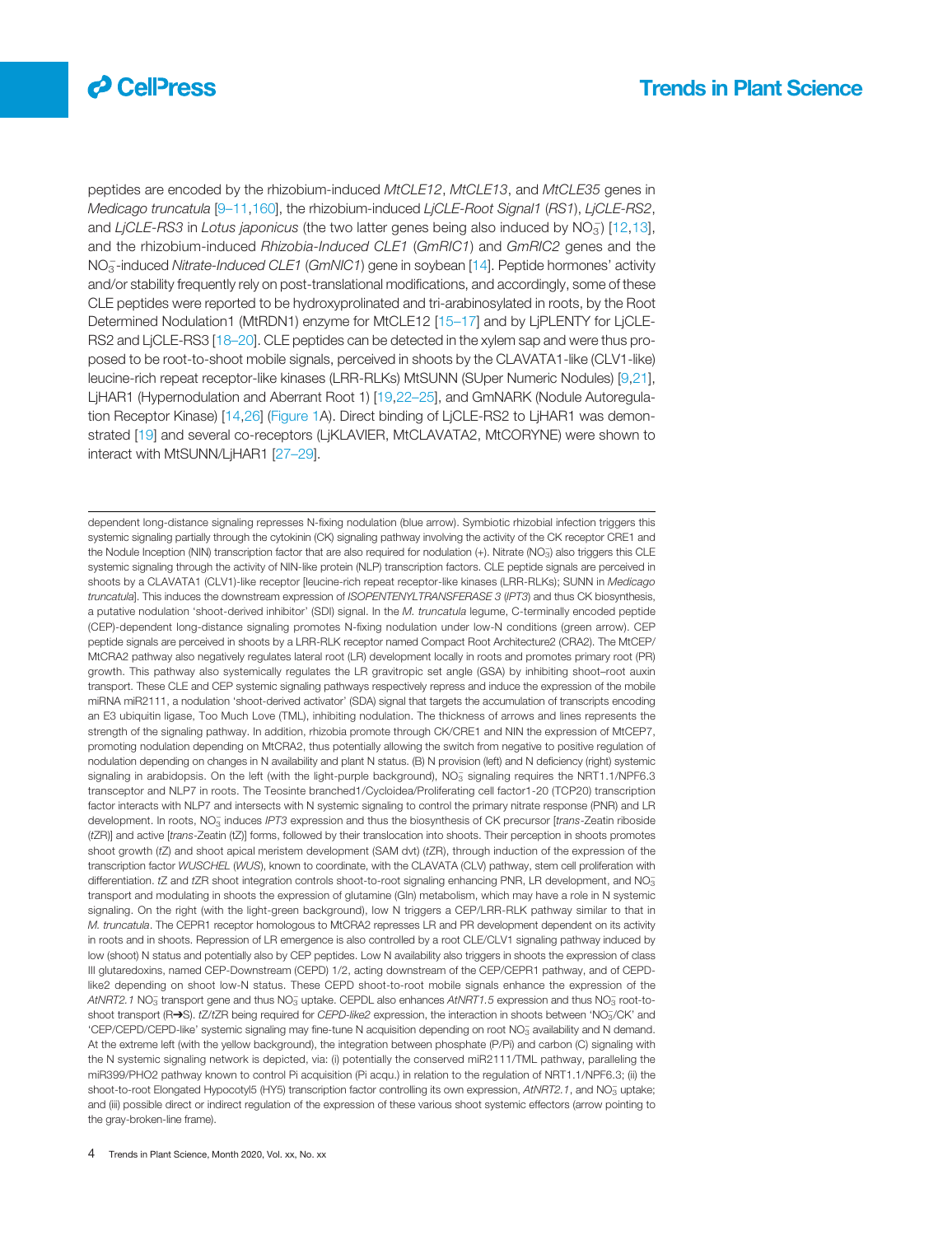

In arabidopsis, local developmental functions of CLE peptides in meristems are extensively described, but only a few links with nutrient and systemic regulations have been reported [[30,31](#page-11-0)]. A role for the CLE–CLV1 signaling pathway in the regulation of lateral root development by N provision was, however, suggested [[32\]](#page-11-0). Under N-limited conditions repressive for lateral root growth, the expression level of CLE1, 3, 4, and 7 is induced compared with N-supply conditions and the overexpression of these peptides represses the emergence of lateral root primordia in a CLV1-dependent manner [[32\]](#page-11-0). These CLE peptides and their receptor being expressed in root pericycle cells and phloem companion cells, respectively, it was proposed that this signaling module may negatively regulate N acquisition locally in roots, and would be the target of an unknown systemic low-N signal ([Figure 1](#page-2-0)B). Interestingly, in L. japonicus, the har1 mutant, affected in the LRR-RLK most closely related to AtCLV1, also has a root architecture phenotype, comprising shorter roots and an increased number of lateral roots [\[22](#page-11-0)]. The existence of a root-to-shoot CLE-related signaling pathway regulating root architecture and N acquisition remains to be further explored in arabidopsis, as well as the function in shoots of the AtCLV1 receptor in relation to N-related CLE peptides.

In legumes, the induction of CLE gene expression by  $NO_3^-$  and rhizobia relies on transcription factors of the NODULE INCEPTION (NIN) family. In both M. truncatula and L. japonicus, the induction of MtCLE13 and LjCLE-RS1/2 expression by rhizobia depends on NIN, which binds to their promoters [\[10](#page-11-0),[33](#page-11-0),[34\]](#page-11-0). Interestingly, cytokinin (CK) hormones, which are essential for the establishment of nodules, activate NIN and MtCLE13 or LjCLE-RS1/2 expression [\[9](#page-11-0),[33,35](#page-11-0)–37] ([Figure 1](#page-2-0)A). A subset of NIN-LIKE PROTEIN (NLP) similarly mediates the CLE-dependent  $NO_3^-$ inhibition of nodulation in both L. japonicus and M. truncatula [\[38](#page-11-0),[39,](#page-11-0)[160\]](#page-14-0) [\(Figure 1](#page-2-0)A). Nitrate un-Responsive Symbiosis 1 (NRSYM1)/LiNLP4 binds the LjCLE-RS2 promoter and activates its expression in response to  $NO_3^-$ , as well as the NITRITE REDUCTASE 1 (NIR1)-encoding gene involved in  $NO_3^-$  assimilation but not nodulation, highlighting shared symbiotic and nonsymbiotic root functions of this N/NLP/CLE module [[38](#page-11-0)]. In M. truncatula, MtNLP1 and MtNLP4 redundantly accumulate in the nucleus in response to  $\mathsf{NO_3^-}$  and interact with NIN to potentially inhibit its function, including hampering the activation of the CK receptor MtCRE1 expression that is required for nodule initiation [\[39](#page-11-0)].

In arabidopsis, regulators of CLE peptide expression in response to N provision remain unknown. Given that AtNLP7 is an important hub for the  $NO<sub>3</sub><sup>-</sup>$  root responses [40–[43\]](#page-11-0), its involvement may be speculated, although no CLE peptide whose expression is induced by  $\mathsf{NO}_3^-$  provision has as yet been identified in arabidopsis. Among the hundreds of genes identified as NLP7 targets based on the combination of a ChIP approach with microarray transcriptomic analysis of nlp7 mutants and on an inducible NLP7 variant used to identify stable and transient targets in isolated root cells by RNA-seq analysis, none corresponded to a CLE peptide [\[42](#page-11-0),[44](#page-11-0)]. It remains to be explored whether other NLPs could nevertheless regulate the expression of CLE genes linked to N signaling. In addition, several NLPs interact together via their Phox and Bem1 (PB1) domain, as shown for MtNIN and MtNLP1, or with other transcription factors, which may allow coordination of the root response to different N environments [[45](#page-11-0),[46\]](#page-11-0). AtNLP7 notably interacts with Teosinte branched1/Cycloidea/Proliferating cell factor1-20 (AtTCP20) to regulate the response of NO<sub>3</sub>-responsive genes and root meristem growth depending on N availability [[46\]](#page-11-0). Interestingly, AtTCP20 is a target in roots of N-demand systemic signaling [\[47](#page-11-0)], indicating that the AtNLP7/ AtTCP20 transcriptional complex may integrate local and systemic N signaling pathways ([Figure 1](#page-2-0)B).

Downstream of the AON-related CLE receptor activation in legume shoots, shoot-to-root systemic effectors inhibiting root nodulation have been identified. In L. japonicus, the expression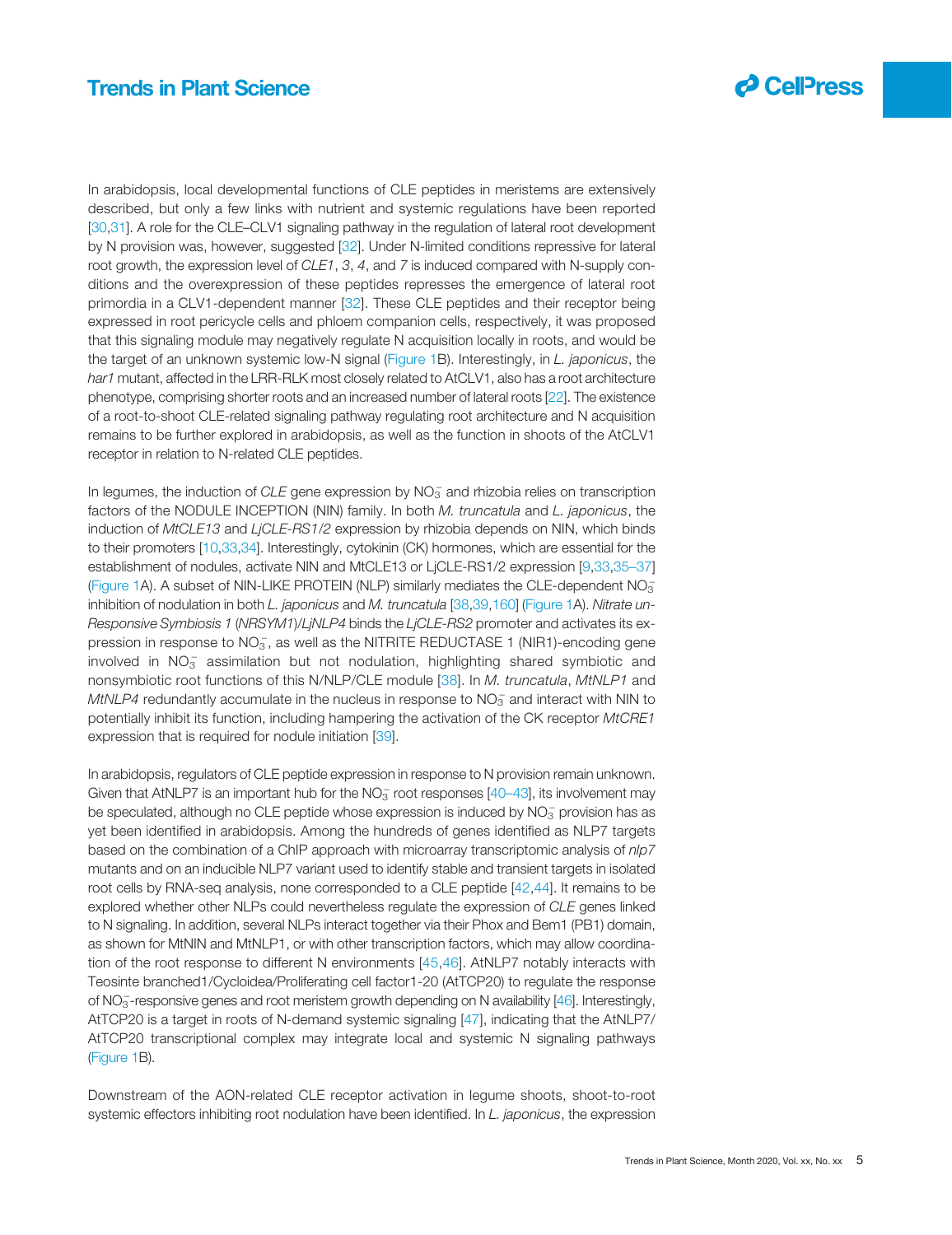

of the ISOPENTENYLTRANSFERASE3 (IPT3) gene and accumulation of the intermediate forms of CKs [N<sup>6</sup>-(Δ<sup>2</sup>-isopentenyl) adenine riboside 5'-phosphates (iPRPs)] increase in shoots in response to rhizobium inoculation depending on the LjCLE-RS/LjHAR1 signaling pathway. Moreover, relatively high CK concentrations [6-benzylaminopurine (BAP) at 10<sup>-6</sup> M] applied to shoots are transported through the phloem towards the roots to inhibit nodulation, independent of LjHAR1. Taking these findings together, it was hypothesized that CKs could be a shoot-to-root signal inhibiting root nodulation in addition to their local roles in roots, including as an activator of CLE gene expression [[34,48](#page-11-0),[49\]](#page-11-0) ([Figure 1A](#page-2-0)). In soybean, a LjIPT3 ortholog, GmIPT5, is also shoot induced by symbiotic conditions but independent of GmNARK, and CK application on either shoots or roots similarly promotes or inhibit nodulation, depending on the low [10−<sup>7</sup> M BAP, iP, or trans-Zeatin (tZ)] or high (10<sup>-4</sup> M BAP, iP, or tZ) concentration used, respectively [[50\]](#page-11-0). Thus, the negative role of shoot CKs on root nodulation downstream of the AON pathway proposed in L. japonicus, implying a potential systemic action of CKs, may not be a general feature of AON in all legumes.

In arabidopsis, AtlPT3 expression is triggered by  $NO_3^-$  [[51\]](#page-11-0). In roots, this ultimately leads to the accumulation of the CK precursor  $tZ$  riboside  $(tZR)$  and of the biologically active  $tZ$ , which are then translocated to shoots by the ABCG14 transporter  $[52-54]$  $[52-54]$ . Both  $tZR$  and  $tZ$  act as systemic signals to promote shoot growth in response to  $NO_3^-$  [[55](#page-11-0)–58]. The shoot apical meristem fate is likely to be modulated through the action of tZR on WUSCHEL expression [\[56](#page-12-0),[57\]](#page-12-0) ([Figure 1B](#page-2-0)), WUSCHEL being directly activated by a subset of type B authentic response regulators (see [[59\]](#page-12-0) for an overview). Moreover, in split-root experiments mimicking NO<sub>3</sub> heterogeneity, the integration in shoots of tZ/tZR transported from roots is also required to enhance lateral root development and  $NO_3^-$  transport in  $NO_3^-$ -supplied roots, thus compensating for the partial N deficiency [[60](#page-12-0)–62] [\(Figure 1](#page-2-0)B). As shown in legumes, CKs are proposed to act at several levels of N signaling since they also regulate locally the NO<sub>3</sub>-dependent primary root growth [[63](#page-12-0)], lateral root development, and  $NO<sub>3</sub><sup>-</sup>$  transport  $[64, 65]$ .

In legumes, another shoot-to-root signal conserved between L. japonicus and M. truncatula was more recently proposed, corresponding to the miRNA miR2111, whose expression is shoot specific and repressed by rhizobium inoculation, dependent on LjHAR1/MtSUNN [[66,67](#page-12-0)] ([Figure 1A](#page-2-0)). This miRNA regulates post-transcriptionally the accumulation of Too Much Love (TML) genes (LjTML in L. japonicus [[66,68,69](#page-12-0)] and MtTML1/MtTML2 in M. truncatula [\[67](#page-12-0),[70\]](#page-12-0)), which encode nuclear E3 ubiquitin ligases acting in roots to inhibit nodulation. Although TML targets remain unknown, one possibility is that they regulate the stability of symbiotic regulators, and notably of NIN, which is a homeostatic target of the NIN/CLE/AON pathway [[33\]](#page-11-0). Overall, whereas the initial AON model suggested a nodulation 'shoot-derived inhibitor' (SDI) signal, as could be CKs in L. japonicus (see earlier), the miR2111 shoot-to-root systemic effector behaves as a nodulation 'shoot-derived activator' (SDA) signal that is repressed by the AON pathway ([Figure 1](#page-2-0)A).

In arabidopsis, the miR2111/TML regulatory module is evolutionarily conserved, suggesting possible recruitment in the regulation of root responses to N availability beyond nodulation. One of the two TML homologs (At3g27150) encoding an uncharacterized E3 ubiquitin ligase is targeted by miR2111, which was detected in arabidopsis phloem sap in agreement with a function as a systemic shoot-to-root effector [[71](#page-12-0)]. However, miR2111 accumulation is induced under phosphate (Pi)-limited conditions and not by N limitation [[71\]](#page-12-0), in contrast to legumes [\(Figure 1B](#page-2-0)). Interestingly, other F-box proteins that are also regulated by systemic miRNAs control nutrient homeostasis depending on the combined N and P availability. The E3 ubiquitin ligase NITROGEN LIMITATION ADAPTATION (NLA) and the E2 ubiquitin conjugase PHOSPHATE2 (PHO2)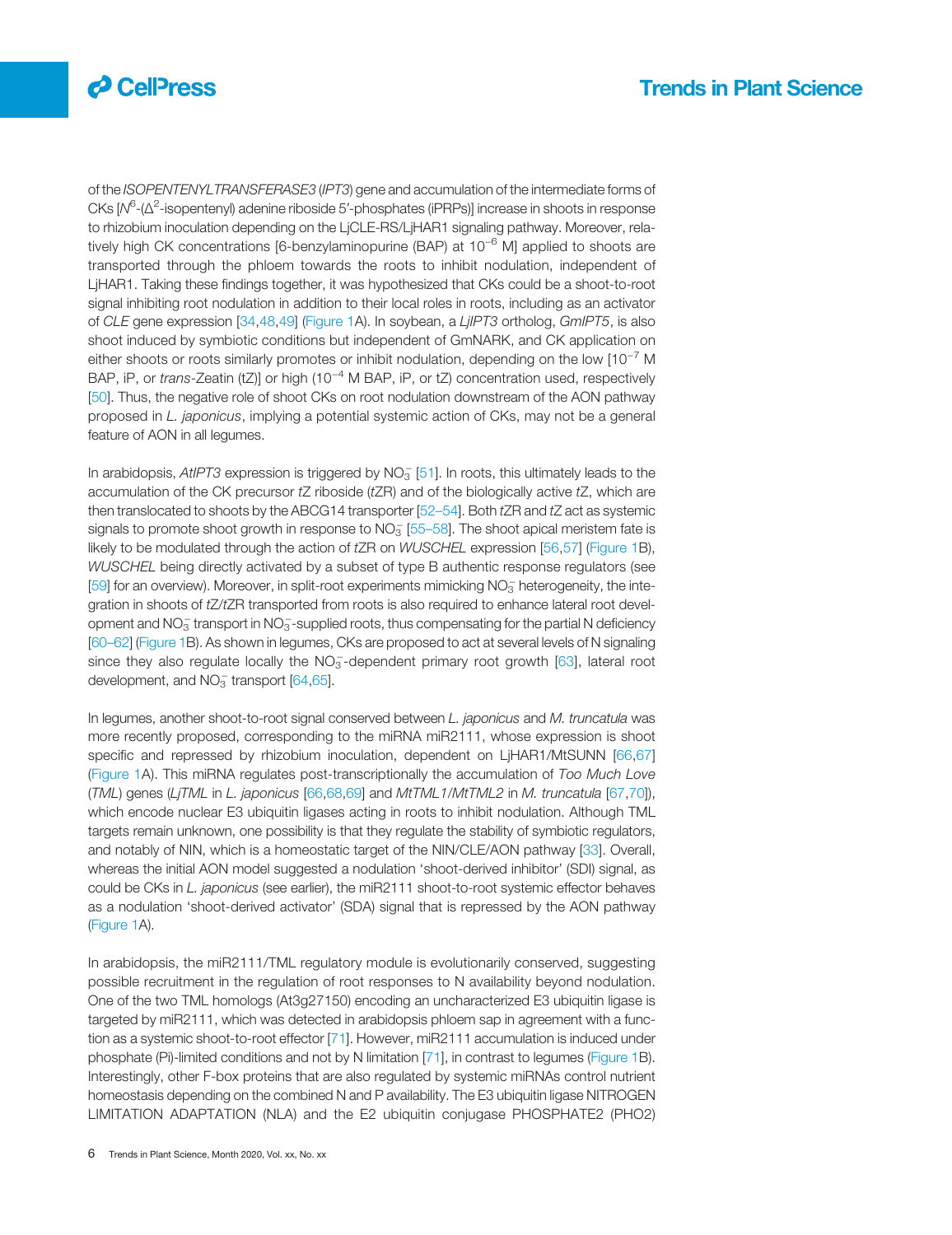

are targeted by the shoot-to-root mobile miR827 and miR399 miRNAs, respectively, under Pilimiting conditions, to inhibit their activity and to favor Pi acquisition [72–[74](#page-12-0)]. Furthermore, the phosphate starvation response (PSR) is conditional to  $NO_3^-$  provision [75–[77](#page-12-0)], depending on the reciprocal regulation of the transceptor NPF6.3/NRT1.1 and of PHO2 [[75](#page-12-0)] ([Figure 1](#page-2-0)B). This is achieved by local but also systemic N-related signals suggesting, that they are both mandatory to forage for P acquisition [[75](#page-12-0)].

#### Promoting Root Nitrogen Acquisition and Fixation by Long-Distance Signaling

As a mirror of the negative AON systemic pathway, a positive systemic pathway promoting nodulation was more recently evidenced in M. truncatula, involving another class of peptide hormone, from the C-terminally encoded peptide (CEP) family, whose expression is generally enhanced in N-deficient roots [[78\]](#page-12-0) ([Figure 1A](#page-2-0)). CEPs increase the number of nodules formed [[78\]](#page-12-0) through a systemic pathway involving the activity in shoots of the Compact Root Architecture2 (MtCRA2) LRR-RLK receptor [[79,80](#page-12-0)]. Under N-deficiency conditions, this systemic MtCEP/ MtCRA2 pathway upregulates in shoots the expression of the miR2111 shoot-to-root systemic effector, promoting in roots the cleavage of MtTML transcripts that encode an inhibitor of nodulation (see above) [[67\]](#page-12-0). The MtCEP/MtCRA2 pathway thus actively maintains roots competent for nodulation under N-deficiency conditions ([Figure 1](#page-2-0)A). Interestingly, the previously described rhizobium- and N-induced MtSUNN AON pathway and the MtCRA2 pathway act independently [[81\]](#page-12-0), but modulate antagonistically the same miR2111/TML regulatory module, which is thus a central hub to regulate dynamically nodule number depending on environmental N availability and on the plant N metabolic status [\[67](#page-12-0)]. The promotion of nodulation exerted by the MtCEP/ MtCRA2 pathway also involves the inhibition of the ethylene signaling pathway mediated by SICKLE (SKL)/Ethylene Insensitive 2 (EIN2), which inhibits rhizobial infections potentially though an interaction between MtCRA2 and MtSKL/EIN2 [\[80,82,83](#page-12-0)].

Interestingly, the MtCEP/MtCRA2 pathway also regulates locally root system architecture, inhibiting lateral root development and being required for primary root growth depending on a YUCCA-dependent local auxin biosynthesis pathway [\[78](#page-12-0),[79,81,83](#page-12-0),[84](#page-12-0)] [\(Figure 1A](#page-2-0)). cra2 mutant roots perceive changes in the N environment but have altered responses to these conditions [[83\]](#page-12-0). Instead of repressing root growth and increasing lateral root density, NO<sub>3</sub> promotes cra2 mutant root growth and represses its lateral root density. In addition, this pathway regulates systemically from the shoots the gravitropic set-point angle of lateral roots by limiting shoot auxin transport to roots, ultimately allowing a wider foraging area for the root system [[85](#page-12-0)] ([Figure 1A](#page-2-0)).

In arabidopsis, the first CEP peptide, AtCEP1, was identified in silico and then by liquid chromatography–mass spectrometry (LC-MS) as a 15-amino-acid-long hydroxyproline peptide [[86\]](#page-12-0). A subset of AtCEP peptides, including notably AtCEP3, 5, and 9, accumulates in N-deficient roots and inhibits primary root growth (AtCEP3 and 5) through a reduction of meristematic cell number and of the size of the meristem, as well as the emergence of lateral roots (AtCEP3 and 5) and/or the gravitropic set-point angle of lateral roots (AtCEP3) [[85,87](#page-12-0)–91] ([Figure 1](#page-2-0)B). In addition, AtCEP1 upregulates systemically the expression of the  $AtNRT2.1$  high-affinity  $NO_3^-$  transporter depending on the LRR-RLKs CEP receptor 1 and 2 (AtCEPR1/AtCEPR2) [[92\]](#page-12-0), closely related to MtCRA2 in  $M$ . truncatula, although such a functional link was not established in the latter plant [\(Figure 1](#page-2-0)B). It is noteworthy that the binding of the AtCEP1 peptide to these two CEPR receptors was demonstrated [[92\]](#page-12-0). A shoot-to-root systemic signal upregulating AtNRT2.1 expression in roots downstream of the AtCEP/CEPR1 pathway was identified as belonging to the class III glutaredoxin family, and so-called CEP Downstream1 (AtCEPD1) and AtCEPD2. Split-root experiments revealed that these shoot-produced AtCEPDs are translocated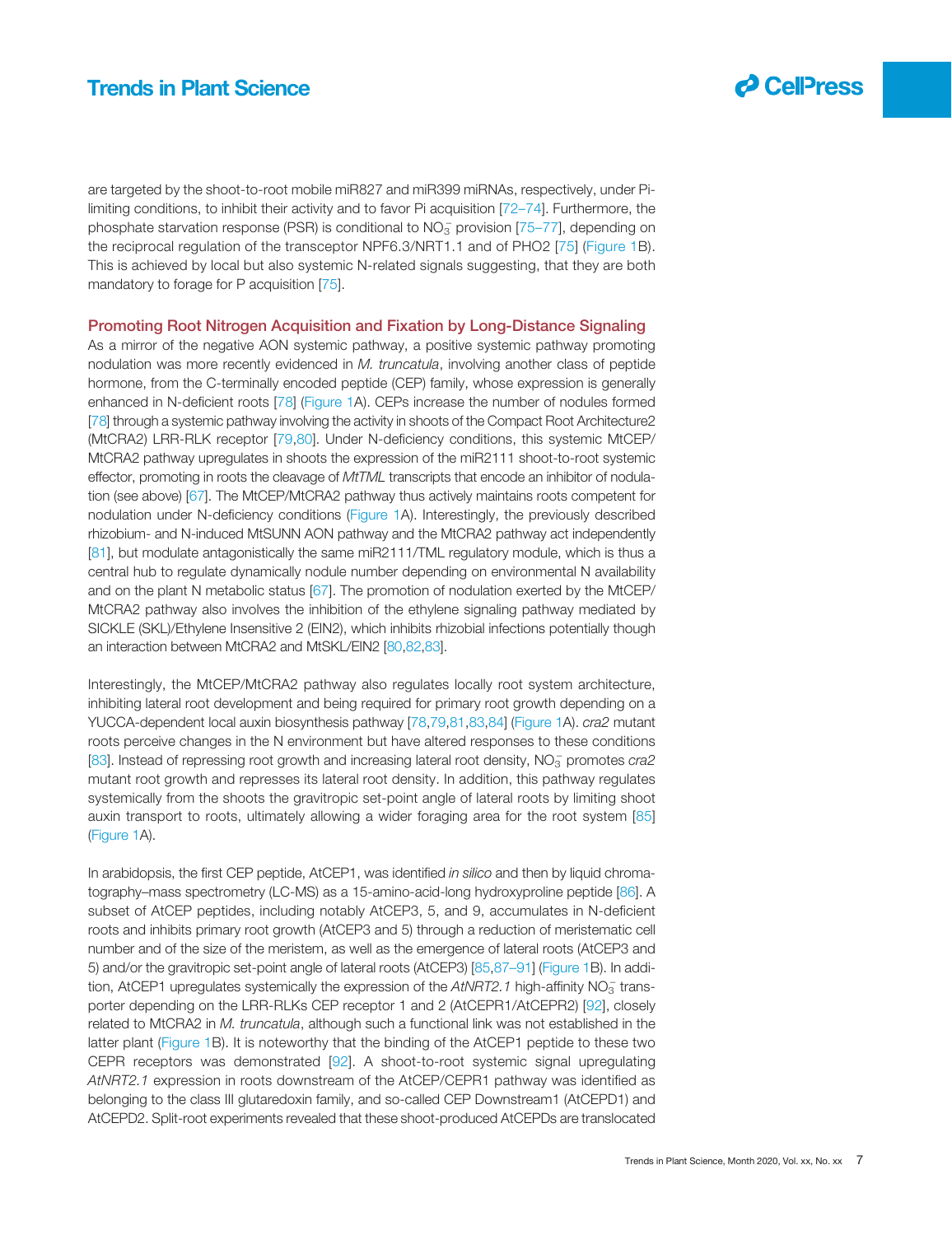<span id="page-7-0"></span>

through the phloem in the root system to upregulate AtNRT2.1 expression only in roots locally supplied with  $NO_3^-$ , through a still unknown mechanism implying an interaction with local N conditions [[93\]](#page-12-0) ([Figure 1](#page-2-0)B). Interestingly, it was previously shown that the class III glutaredoxins AtGRX3/4/5/8, homologous to CEPDs, are regulated by  $NO_3^-$  and CK, and negatively control primary root growth [[94](#page-12-0)], suggesting a complex involvement of GRXs in the  $NO_3^-$ -dependent root plasticity. Overall, the CEP/CEPR/CEPD pathway is a root-shoot-root circuit allowing plants to adapt to heterogeneous  $NO_3^-$  supply in soils.

In medicago, CEPD homologs were recently identified to be upregulated by N deficiency conditions depending on the MtCRA2 receptor, both in shoots and in roots, in agreement with the role of MtCRA2 in shoots and roots to regulate nodule or lateral root development, respectively [[67,79](#page-12-0),[81](#page-12-0)], but it remains to be established whether MtNRT2.1 homologs as well as nodulation are targeted by a MtCRA2/MtCEPD pathway. Conversely, a relationship between the arabidopsis CEP/CEPR pathway and the conserved miR2111/TML-like module remains to be explored.

Finally, in arabidopsis, another member of the class III GRX family expressed predominantly in shoots under N deficiency, and denominated AtCEDPlike2 (AtCEPDL2), was recently shown to regulate root  $NO_3^-$  uptake and root-to-shoot transport [\[95](#page-12-0)] ([Figure 1](#page-2-0)B). AtCEPDL2 acts independent of AtCEPR1/2 but complements  $cepd1/2$  mutations for  $NO<sub>3</sub>$  uptake [\[95\]](#page-12-0). Interestingly, the maximal induction of AtCEPDL2 expression in shoots requires tZ accumulation [[95\]](#page-12-0) [\(Figure 1B](#page-2-0)). As described in the previous section, tZ/tZR is a N-supply root-borne signal whose translocation in shoots has a positive effect on NO $_3^-$  uptake, including on AtNRT2.1 upregulation, and on lateral root growth [[61\]](#page-12-0). Together, these results show that multiple systemic signals coexist to positively regulate  $\overline{\text{NO}_3^-}$  uptake in plants. This would allow the integration of local N-deprivation pathways (i.e., CEP/CEPR/CEPD) with global N-deprivation pathways (i.e., CEPDL) and local NO<sub>3</sub> supply (i.e., tZ/tZR) to finely modulate N acquisition in NO<sub>3</sub>-heterogeneous environments [\(Figure 1B](#page-2-0)).

#### Influence of Shoot Environment on N-Related Long-Distance Signaling

The systemic regulation of root N acquisition and fixation relies on the perception of root-borne signals modulated by local environmental soil conditions and by their integration in shoots. This suggests that N acquisition may be modulated depending on the nutrient status of shoots; that is, the N status but also C resources that can be provided to sustain root and nodule

#### Box 3. Differential Plant N Acquisition Efficiencies in Response to Elevated CO<sub>2</sub>

The Anthropocene era is synonymous with increased greenhouse gas emissions. In the 1750–2011 period, CO<sub>2</sub> concentrations increased from 280 to 380 ppm, with a dramatic acceleration of emissions in the past 40 years (+2 ppm/year). The consequences of associated climate changes on plant responses have been evaluated during these years, notably using the Free-Air CO<sub>2</sub> Enrichment (FACE) system that allows the effects of a CO<sub>2</sub>-enriched atmosphere to be simulated at a whole-ecosystem scale and for several years  $[151]$  $[151]$  $[151]$ . Increasing  $CO<sub>2</sub>$  concentrations in the atmosphere are expected to promote plant biomass and yield due to a 'CO2 fertilization effect' that increases the photosynthesis rate, but several studies have also revealed a limited beneficial effect in the long term in some plants, such as C3 grains (wheat, rice) and legumes (field pea, soybean), leading to lower yields, protein content, and even nutritional food quality, because of CO<sub>2</sub>/photosynthesis acclimation [151–[153](#page-13-0)]. Whether elevated CO<sub>2</sub> consequences for plant growth and protein content also differ depending on the N inorganic form remains under debate [[154,155\]](#page-14-0). Some studies point to inhibition of photo-respiration and consequently of NO<sub>3</sub> assimilation [\[156,157](#page-14-0)], whereas other studies report no differences in N assimilation and growth in C3 plants supplied with  $NO_3^-$  or  $NH_4^+$  [\[158\]](#page-14-0).

CO2/photosynthesis acclimation also strongly relies on the strength of the sink organ's ability to consume photosynthesis C products, since reduced sink strength negatively feeds back on photosynthesis [\[151](#page-13-0)]. The N<sub>2</sub>-fixing symbiosis is particularly interesting in the context of a CO<sub>2</sub>-enriched atmosphere since nodules are strong C sinks and since the nodule N<sub>2</sub> fixation capacity depends on C allocation. Recent studies suggest that nodule  $N_2$  fixation activity may avoid the negative feedback on photosynthesis provoked by elevated-CO<sub>2</sub> conditions [\[159](#page-14-0)]. In this way, symbiotic N-fixing legumes are anticipated to achieve higher yields and biomass productivity under elevated CO<sub>2</sub>, a condition that will be the future agricultural context to consider.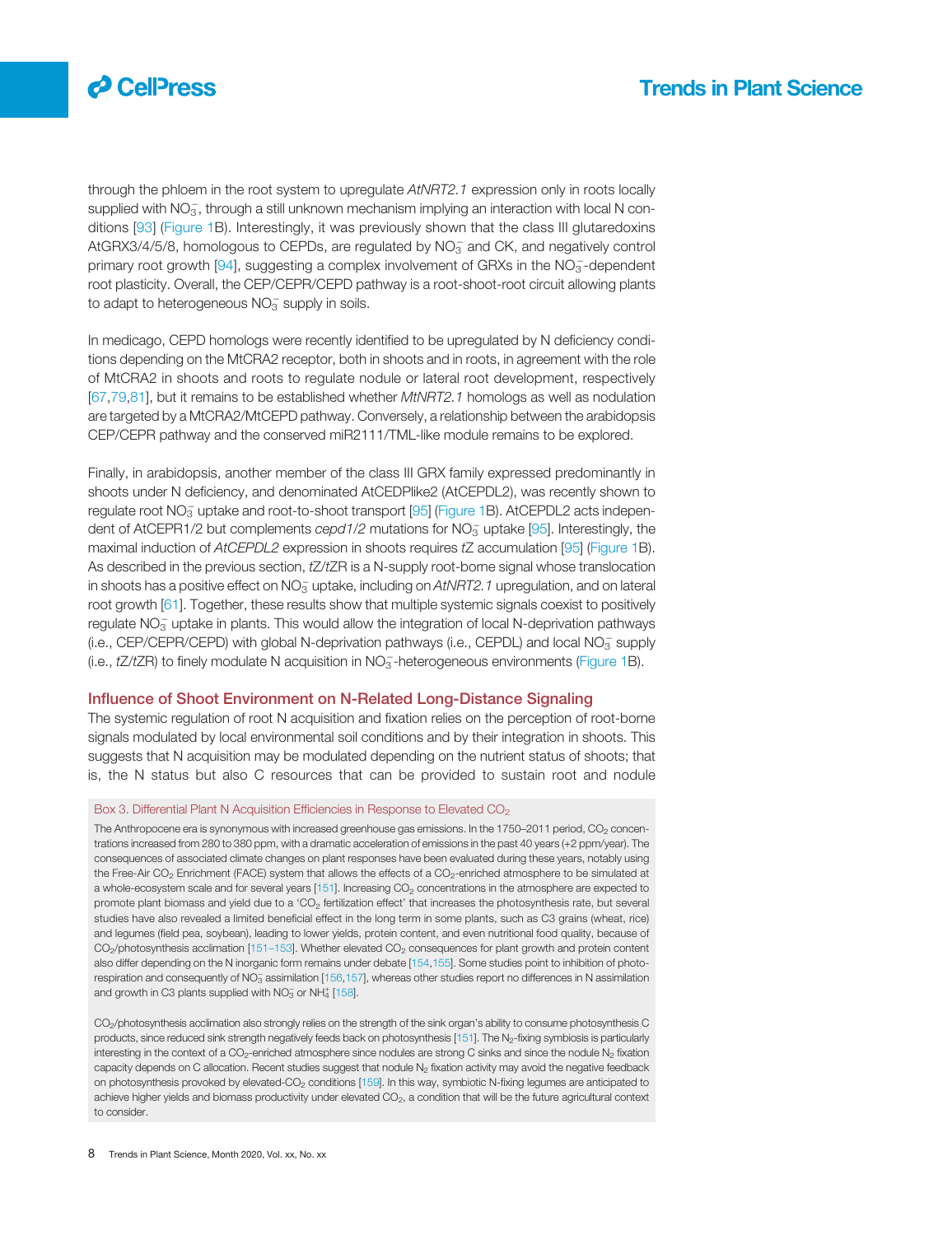

development as well as N assimilation, and thus by plant C fixation capacities and C allocation to roots. Aboveground atmospheric environmental conditions, including  $CO<sub>2</sub>$  levels as well as light quality and quantity, are then anticipated to impact systemic signaling pathways targeting N acquisition. The increase of atmospheric  $CO<sub>2</sub>$  concentrations associated with global climate change has various consequences depending on plant species and their N acquisition mode, mineral N versus symbiotic acquisition [\(Box 3\)](#page-7-0).

Data indicating that C provision is likely to impacts N systemic signaling effectors and pathways regulating N acquisition have recently emerged. In M. truncatula, in addition to their transcriptional upregulation in response to low  $NO_3^-$ , the expression of most  $CEP$  genes is cumulatively induced by low N and high  $CO<sub>2</sub>$  (800 ppm) conditions [\[78\]](#page-12-0). In arabidopsis, the root architecture phenotype of the cep3 mutant is observed not only under low-N but also under low-light conditions [[87\]](#page-12-0). In addition, a subset of AtCEP genes (AtCEP5-AtCEP9) is upregulated by treatment with metabolizable sugars, such as sucrose, and AtCEP5 restricts the promotion of lateral root growth in response to sucrose or high light depending on AtCEPR1 activity in both roots and shoots [[96\]](#page-12-0). This suggests that the arabidopsis CEP/CEPR1 pathway, and thus likely, by analogy, the M. truncatula CEP/CRA2 pathway, integrates N and C signals to modulate root system architecture and growth ([Figure 1](#page-2-0)B). In addition, the role of the AtCEPR1/MtCRA2 pathway in the regulation by C provision of root  $NO_3^-$  transport and assimilation should be investigated. Photosynthesis products stimulate NO<sub>3</sub> uptake and NO<sub>3</sub> transporter gene expression [[97,98](#page-12-0)]. To date, the regulation of AtNRT2.1 and AtNPF6.3/NRT1.1 is linked to the oxidative pentose phosphate pathway (OPPP) [\[99](#page-12-0),[100\]](#page-12-0). In addition, glucose itself promotes NRT2.1 protein accumulation [[100\]](#page-12-0). Interestingly, redox metabolism, including the OPPP output, may regulate NO<sub>3</sub> transport depending on N and C signaling (see [[101\]](#page-12-0) for a review). On this line, the CEPD/CEPDL shootborn mobile signals, being class III GRXs (ROXY6–9), may thus participate in such redox integration of C and N regulation, although the role of these small proteins as sensors or modulators of the redox state still needs to be investigated [[102](#page-12-0)].

In arabidopsis, a systemic shoot-to-root function of the transcription factor Elongated Hypocotyl5 (AtHY5) was also proposed to control N acquisition and shoot/root development depending on the C status of shoots [[103\]](#page-13-0). AtHY5 was initially described as a positive regulator of photomorphogenesis, modulating hypocotyl growth depending on light availability, but was also linked to various aspects of root development and to redox regulation [104–[108](#page-13-0)]. Recently, AtHY5 was shown to upregulate the expression of sucrose biosynthesis and efflux genes in light-grown shoots (AtTPS1 for trehalose-6-phosphate synthase; SWEET11 and SWEET12) [\[103](#page-13-0)]. In addition, AtHY5 proteins were shown to be translocated systemically from shoots to roots through the phloem and to bind in roots the AtNRT2.1 promoter to enhance its expression and root NO<sub>3</sub> uptake [\[103\]](#page-13-0) [\(Figure 1B](#page-2-0)). Interestingly, in *L. japonicus*, LjHY5/BZip ring finger (LjBzf) inhibits nodulation but not lateral root development [\[109](#page-13-0)], although it is unknown whether this occurs locally and/or systemically.

Finally, hormones are anticipated to mediate the integration of shoot local environmental C-related signals with N systemic signaling. For instance, CK is a positive regulator of chlorophyll synthesis as well as of chloroplast development [[110,111\]](#page-13-0) and might potentially favor C allocation to roots and thus N acquisition. Conversely in arabidopsis, high-CO<sub>2</sub> treatment, or treatment with sucrose or glucose, induces in roots the expression of the IPT3, CYP735A2, and ABCG14 genes encoding CK biosynthesis enzymes and a root-to-shoot CK transporter, leading to CK accumulation in roots but also in shoots, and to the promotion of shoot growth [[112\]](#page-13-0). By promoting CK biosynthesis, elevated CO<sub>2</sub> may thus modulate CK-dependent systemic signaling to enhance  $NO_3^-$  acquisition in roots [[61,95](#page-12-0)] [\(Figure 1](#page-2-0)B).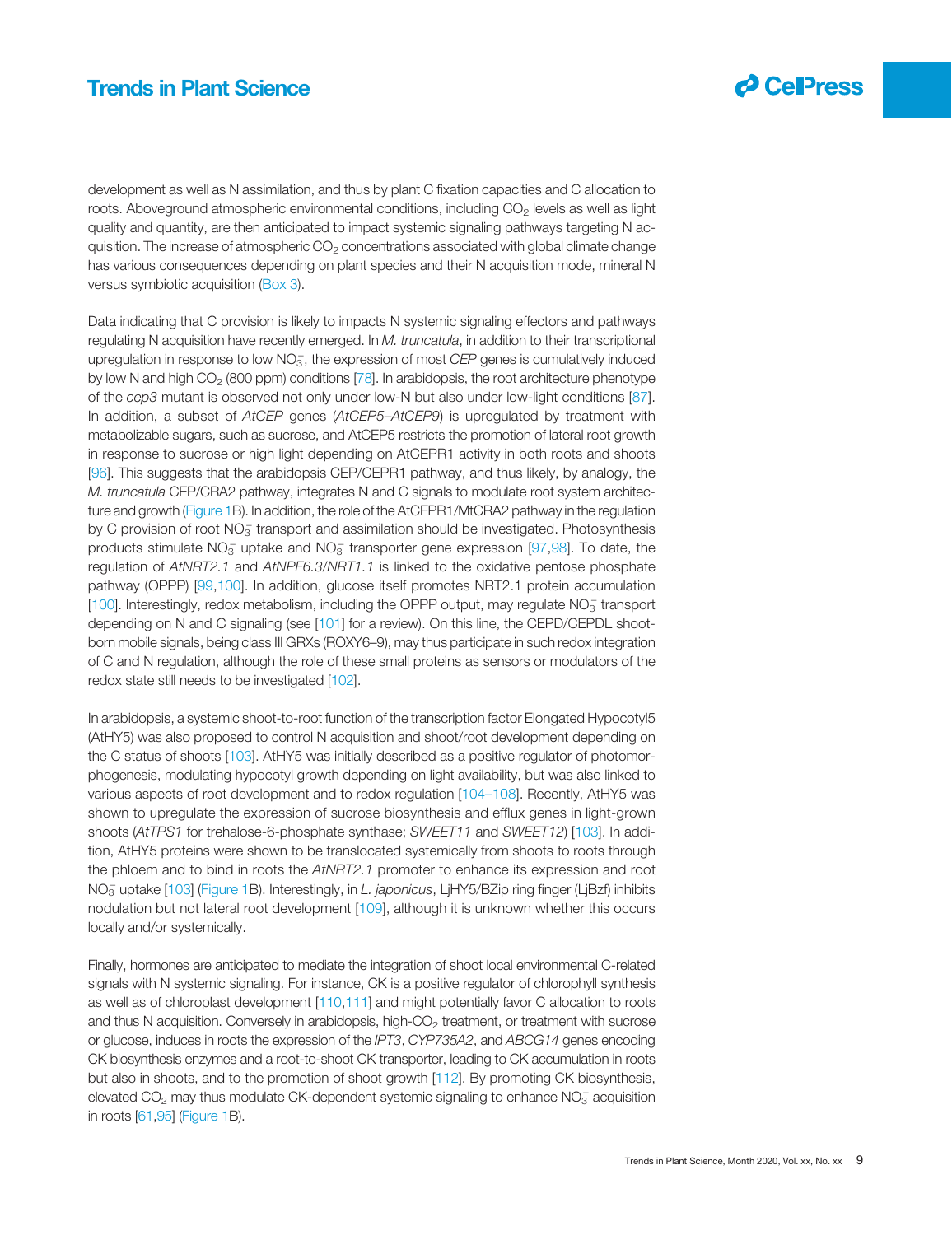

In arabidopsis shoots, an overrepresented number of genes encoding enzymes involved in glutamine metabolism show differential expression depending on  $NO_3^-$  availability, and this regulation relies on  $tZ/tZR$  translocated from roots  $[61]$  $[61]$ . The role of amino acids as a nutrient status reporter at the whole-plant level, and in particular of glutamine, which is the first amino acid issued from C and N assimilation, was a longstanding hypothesis that could however never be validated experimentally [[113\]](#page-13-0). By contrast, glutamine, whose accumulation level may also rely on photosynthetic activity, is also known to influence CK biosynthesis [[112](#page-13-0),[114\]](#page-13-0). Together, this highlights that a reciprocal CK–glutamine interaction in shoots may be a potential hub in systemic signaling to control root responses and integrate C and N responses.

#### Concluding Remarks and Future Perspectives

In legumes, a mechanistic framework for the N-related systemic control of nodulation has recently emerged involving antagonistic CEP/CRA2 and CLE/SUNN–HAR1 pathways differentially activated depending on N availability and/or on the whole-plant N status to regulate nodulation, and likely more globally, root system architecture and N acquisition. This new knowledge allowed a reconsideration of the historical AON model, which is activated not only by previously established nodules but also by  $NO_3^-$ , indicating that rhizobium is considered as an N source by the plant. In addition, the initially proposed shoot-to-root systemic signal inhibiting nodulation, which may involve CKs in some legume plants, also comprises the repression of a positive regulator of nodulation produced only in shoots, the miR2111 miRNA. Strikingly, the production of this miRNA is actively maintained under low-N and/or N-deficit conditions by the CEP/CRA2 pathway ([Figure 1A](#page-2-0)). In addition to these two antagonistic systemic pathways regulating rhizobial infections at the onset of nodule initiation, AON-independent systemic signaling pathways also exist to regulate later nodulation stages including N fixation and assimilation [\(Box 1\)](#page-1-0).

Whether through  $\mathsf{N}_2$  fixation in symbiotic nodules of legume plants or  $\mathsf{NO}_3^-$  import from the soil at the root surface of all plants, N acquisition is constantly modulated by a combination of local and long-distance systemic signals. The parallel between the legume and arabidopsis knowledge that is at the basis of this review allows us to highlight similarities and overlaps between N-related systemic pathways regulating N-fixing nodules and root N acquisition. The respective roles of the miR2111, CEPD/CEPDL, CK, and HY5 shoot-to-root signals remain, however, to be better analyzed in parallel between arabidopsis and legume plants, as well as the potential role of NLP transcription factors to regulate CLE and/or CEP signaling peptides related to N systemic pathways (see Outstanding Questions). In addition, functional differences that exist between arabidopsis and legume orthologous genes linked to N systemic pathways deserve to be explored. For example, the CEP peptide regulation of root development occurs both systemically from shoots and locally in roots in arabidopsis, whereas it acts only locally in M. truncatula roots [[80](#page-12-0),[96\]](#page-12-0). Another example is the LjHAR1/MtSUNN and AtCLV1 receptors that, despite being the most closely related proteins, potentially diverged regarding their role in shoot and floral meristems versus N-related systemic signaling [\[115](#page-13-0)].

Mechanisms regulating inorganic N acquisition exist in all plants and are thus expected to be conserved in legumes, including the regulation of  $NO_3^-$  transport [\(Box 2\)](#page-1-0). The acquisition of nodulation, implying the co-option of local and systemic N- (or P-) related regulatory circuits, thus required the integration of N-fixing nodules and root N acquisition regulatory pathways. This also ensures the robustness of repressive mechanisms against the detrimental effects of exaggerated root and nodule development resulting from C over-allocation, as exemplified by the phenotypes of peptide receptor mutants; either 'supernodulating', as sunn/har1, or 'superrooting', as cra2 (see Outstanding Questions).

#### Outstanding Questions

What are the respective roles and relevance of evolutionarily conserved regulatory modules, including the miR2111, CEPDs/CEPDLs, CK, and HY5 mobile signals, in different plants? Combined evolutionary and functional approaches are needed to understand the origin of these systemic signaling pathways and how they have evolved in different plants to ensure robust regulation of the different N acquisition modes.

What are the roles and target overlaps of N-related NLP transcription factors, notably regarding the regulation of CLE and/or CEP signaling peptides?

The coexistence of various systemic signals, such as peptides and hormones, questions how these molecular effectors interact and impact N systemic signaling.

How are the various roles of different types of CKs, locally in shoots versus roots, and systemically, decoded depending on the N availability/wholeplant N status?

How are low-N/N-deficiency signals and high-N/N-satiety signals, as well as local and systemic regulation, integrated?

How are the multiplicity of N-availability signals that plants continuously perceive in different parts of their bodies together with the whole-plant metabolic status integrated, as well as in relation to other nutrients than N (e.g., C, P)? How are shoot systemic effectors (miR2111, CEPDs/CEPDLs, CKs, etc.) regulated by these other nutrient inputs? Such questions will require the use of integrated analyses.

Some systemic signals, such as CK, are known to regulate vascular system development. This raises the possibility that systemic signals may by themselves modulate vascular channeling and thus long-distance communication.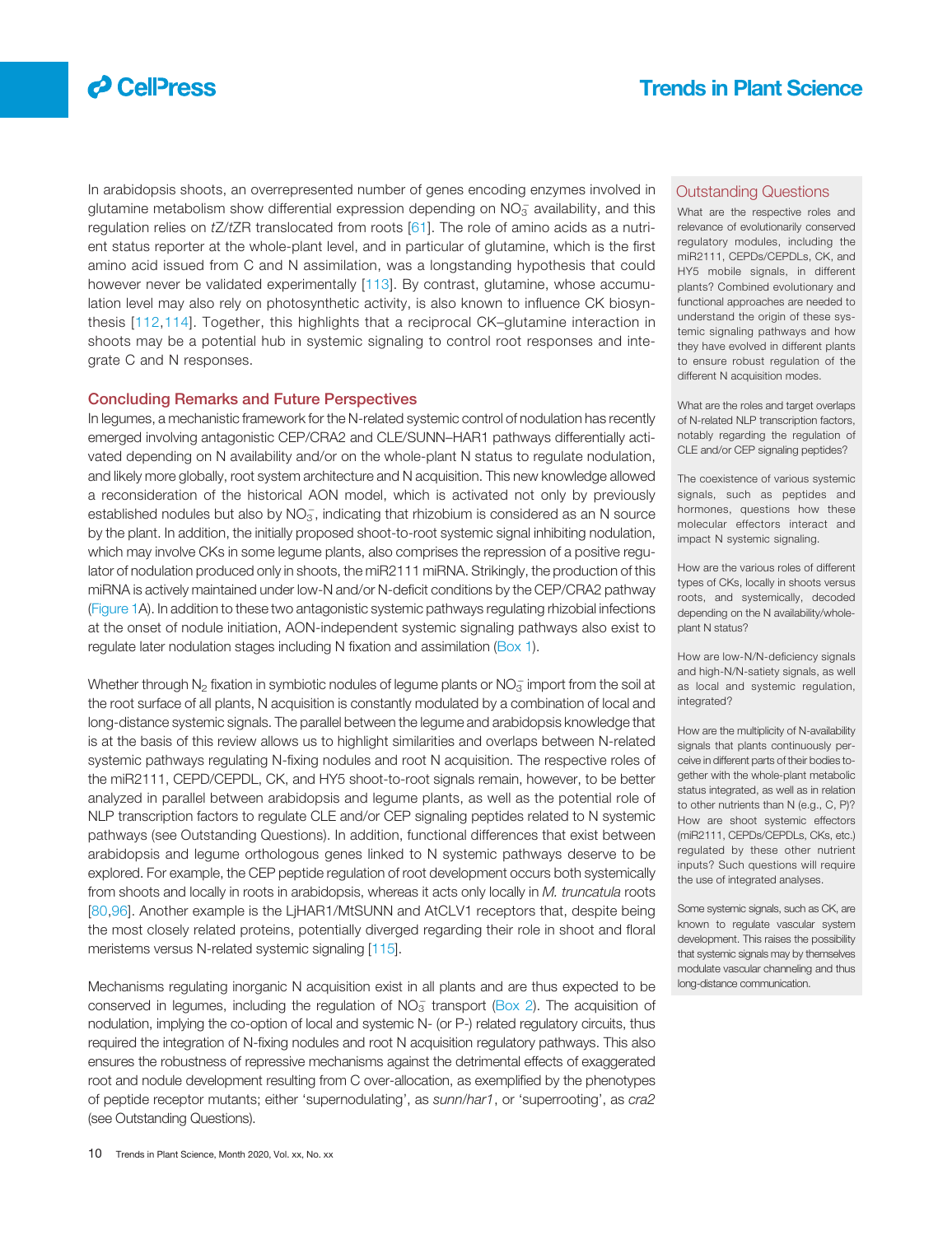

<span id="page-10-0"></span>This review highlights in addition that we know little about the interactions between these different systemic signaling pathways and how they integrate the multiplicity of signals that plants continuously perceive in their various organs (e.g., rhizobium, N limitation,  $NO_3^-$  provision in roots) (see Outstanding Questions). For example, in arabidopsis the study of the potential interactions between the CK (tZ/tZR) and CEPD/CEPDL pathways in shoots remains in its infancy [\(Figure 1B](#page-2-0)). Interestingly, results obtained on the antagonistic regulation of the miR2111 by CRA2 and SUNN illustrate the integration of the balance between permissive and repressive nodulation states according to N provision (i.e., N limitation and rhizobium) [\[67\]](#page-12-0) ([Figure 1](#page-2-0)A). On the same line, a specific M. truncatula CEP gene, MtCEP7, systemically promoting nodulation through the MtCRA2 receptor was recently shown to be induced by rhizobium and CKs, depending on the MtCRE1 CK receptor and on the MtNIN transcription factor [\[34\]](#page-11-0) ([Figure 1A](#page-2-0)). Interestingly, MtNIN binds both the MtCLE13 and MtCEP7 promoters and induces their expression through NIN-binding sites required for their activation in response to rhizobium [[33,34\]](#page-11-0). MtNIN thus coordinates the regulation of specific CLE and CEP peptides from two different families antagonistically regulating nodulation, potentially to allow switching from negative to positive regulation of nodulation depending on changes in N availability and of the plant N status [\[34](#page-11-0)]. In addition to the coregulation of specific CLE and CEP genes by a single transcription factor, these peptide hormones may also regulate each other's expression. In arabidopsis, AtCEP3 upregulates the expression of AtCLE3, 4, and 7, suggesting that the AtCEP3/AtCEPR1-dependent low-N response may promote the low-N-dependent AtCLV1/CLE signaling pathway [\[88\]](#page-12-0) [\(Figure 1](#page-2-0)B). Finally, different types of CKs have various roles in shoots versus roots as well as locally versus systemically, but how these specificities are decoded depending on the N availability/whole-plant N status remains to be explored.

The integration of local and systemic signaling associated with the heterogeneous distribution of nutrients other than N is also likely to be critical (see Outstanding Questions). Herein, we covered interactions between C availability and N systemic signaling, but other nutrients also have an influence. A role of N in Pi-limitation signaling has already been reported [[75](#page-12-0)–77] and one can anticipate a large integration between these two major nutrient signaling pathways. Interestingly, the low-Pi regulation of nodulation and of the arbuscular endomycorrhizal symbiosis also requires the CLE/SUNN systemic pathway, thus mirroring the AON pathway and so-called autoregulation of mycorrhization (AOM) [116–[118\]](#page-13-0). The integration of these different systemic pathways ensuring integrated plant nutrition through the root acquisition of various mineral nutrients and through mutualistic symbiosis establishment is key to understanding how plants adapt to fluctuating and heterogeneous environments (see Outstanding Questions).

#### Acknowledgments

We thank Ambre Miassod (IPS2) for plant illustrations used in [Figure 1](#page-2-0) and Pascal Ratet (IPS2) and Benjamin Péret (B&PMP) for critical reading of the manuscript. P.G., C.L., and F.F.'s work is supported by the Agence Nationale de la Recherche (ANR) PSYCHE project and 'Saclay Plant Sciences' (SPS) Graduate School of Research. P.G. received a PhD fellowship from the University of Paris-Saclay. S.R.'s work is supported by the National Science Foundation (IOS 1339362-NutriNet).

#### **References**

- 1. Krouk, G. et al. [\(2011\) A framework integrating plant growth](http://refhub.elsevier.com/S1360-1385(20)30354-X/rf0005) [with hormones and nutrients.](http://refhub.elsevier.com/S1360-1385(20)30354-X/rf0005) Trends Plant Sci. 16, 178-182
- 2. Lucas, W.J. et al. [\(2013\) The plant vascular system: evolution,](http://refhub.elsevier.com/S1360-1385(20)30354-X/rf0010) [development and functions.](http://refhub.elsevier.com/S1360-1385(20)30354-X/rf0010) J. Integr. Plant Biol. 55, 294–388
- 3. [Ham, B.K. and Lucas, W.J. \(2017\) Phloem-mobile RNAs as](http://refhub.elsevier.com/S1360-1385(20)30354-X/rf0015) [systemic signaling agents.](http://refhub.elsevier.com/S1360-1385(20)30354-X/rf0015) Annu. Rev. Plant Biol. 68, 173-195
- 4. [Rodriguez-Celma, J.](http://refhub.elsevier.com/S1360-1385(20)30354-X/rf0020) et al. (2016) Plant fluid proteomics: [delving into the xylem sap, phloem sap and apoplastic](http://refhub.elsevier.com/S1360-1385(20)30354-X/rf0020) fluid proteomes. [Biochim. Biophys. Acta](http://refhub.elsevier.com/S1360-1385(20)30354-X/rf0020) 1864, 991–1002
- 5. [Notaguchi, M. and Okamoto, S. \(2015\) Dynamics of long](http://refhub.elsevier.com/S1360-1385(20)30354-X/rf0025)[distance signaling via plant vascular tissues.](http://refhub.elsevier.com/S1360-1385(20)30354-X/rf0025) Front. Plant Sci. [6, 161](http://refhub.elsevier.com/S1360-1385(20)30354-X/rf0025)
- 6. Okamoto, S. et al. [\(2016\) Long-distance peptide signaling](http://refhub.elsevier.com/S1360-1385(20)30354-X/rf0030) [essential for nutrient homeostasis in plants.](http://refhub.elsevier.com/S1360-1385(20)30354-X/rf0030) Curr. Opin. Plant Biol. [34, 35](http://refhub.elsevier.com/S1360-1385(20)30354-X/rf0030)–40
- Patel, N. et al. [\(2018\) Diverse peptide hormones affecting root](http://refhub.elsevier.com/S1360-1385(20)30354-X/rf0035) growth identified in the [Medicago truncatula](http://refhub.elsevier.com/S1360-1385(20)30354-X/rf0035) secret peptidome. [Mol. Cell. Proteomics](http://refhub.elsevier.com/S1360-1385(20)30354-X/rf0035) 17, 160–174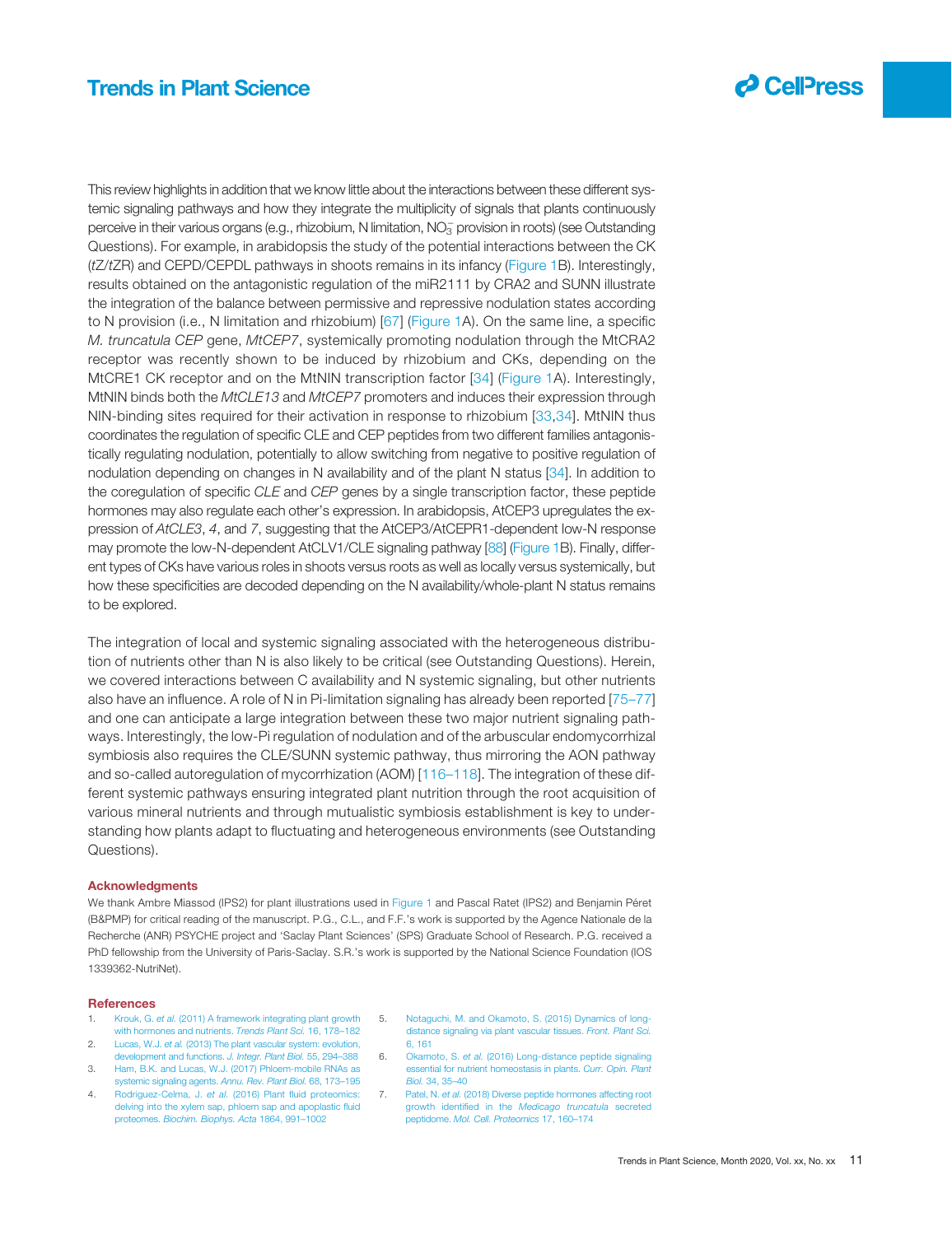## <span id="page-11-0"></span>**O** CellPress

### Trends in Plant Science

- 8. Roy, S. et al. [\(2020\) Celebrating 20 years of genetic discoveries in](http://refhub.elsevier.com/S1360-1385(20)30354-X/rf0040) [legume nodulation and symbiotic nitrogen](http://refhub.elsevier.com/S1360-1385(20)30354-X/rf0040) fixation. Plant Cell 32, [15](http://refhub.elsevier.com/S1360-1385(20)30354-X/rf0040)–41
- 9. Mortier, V. et al. [\(2012\) Nodule numbers are governed by inter](http://refhub.elsevier.com/S1360-1385(20)30354-X/rf0045)[action between CLE peptides and cytokinin signaling.](http://refhub.elsevier.com/S1360-1385(20)30354-X/rf0045) Plant J. [70, 367](http://refhub.elsevier.com/S1360-1385(20)30354-X/rf0045)–376
- 10. Mortier, V. et al. [\(2010\) CLE peptides control](http://refhub.elsevier.com/S1360-1385(20)30354-X/rf0050) Medicago truncatula [nodulation locally and systemically.](http://refhub.elsevier.com/S1360-1385(20)30354-X/rf0050) Plant Physiol. [153, 222](http://refhub.elsevier.com/S1360-1385(20)30354-X/rf0050)–237
- 11. Mens, C. et al. (2020) Characterisation of Medicago truncatula CLE34 and CLE35 in nitrate and rhizobia regulation of nodulation. New Phytol. Published online October 17, 2020. [https://doi.org/](https://doi.org/10.1111/nph.17010) [10.1111/nph.17010](https://doi.org/10.1111/nph.17010)
- 12. Nishida, H. et al. [\(2016\) Expression of the CLE-RS3 gene](http://refhub.elsevier.com/S1360-1385(20)30354-X/rf0060) [suppresses root nodulation in Lotus japonicus.](http://refhub.elsevier.com/S1360-1385(20)30354-X/rf0060) J. Plant Res. [129, 909](http://refhub.elsevier.com/S1360-1385(20)30354-X/rf0060)–919
- 13. Okamoto, S. et al. [\(2009\) Nod factor/nitrate-induced CLE](http://refhub.elsevier.com/S1360-1385(20)30354-X/rf0065) [genes that drive HAR1-mediated systemic regulation of](http://refhub.elsevier.com/S1360-1385(20)30354-X/rf0065) nodulation. [Plant Cell Physiol.](http://refhub.elsevier.com/S1360-1385(20)30354-X/rf0065) 50, 67-77
- 14. Reid, D.E. et al. [\(2011\) Inoculation- and nitrate-induced CLE pep](http://refhub.elsevier.com/S1360-1385(20)30354-X/rf0070)[tides of soybean control NARK-dependent nodule formation.](http://refhub.elsevier.com/S1360-1385(20)30354-X/rf0070) [Mol. Plant-Microbe Interact.](http://refhub.elsevier.com/S1360-1385(20)30354-X/rf0070) 24, 606–618
- 15. Schnabel, E.L. et al. [\(2011\) The ROOT DETERMINED](http://refhub.elsevier.com/S1360-1385(20)30354-X/rf0075) [NODULATION1 gene regulates nodule number in roots](http://refhub.elsevier.com/S1360-1385(20)30354-X/rf0075) of Medicago truncatula and defi[nes a highly conserved,](http://refhub.elsevier.com/S1360-1385(20)30354-X/rf0075) [uncharacterized plant gene family.](http://refhub.elsevier.com/S1360-1385(20)30354-X/rf0075) Plant Physiol. 157, 328–340
- 16. Imin, N. et al. [\(2018\) CLE peptide tri-arabinosylation and](http://refhub.elsevier.com/S1360-1385(20)30354-X/rf0080) [peptide domain sequence composition are essential for](http://refhub.elsevier.com/S1360-1385(20)30354-X/rf0080) [SUNN-dependent autoregulation of nodulation in](http://refhub.elsevier.com/S1360-1385(20)30354-X/rf0080) Medicago truncatula. [New Phytol.](http://refhub.elsevier.com/S1360-1385(20)30354-X/rf0080) 218, 73–80
- 17. Kassaw, T. et al. [\(2017\) ROOT DETERMINED NODULATION1](http://refhub.elsevier.com/S1360-1385(20)30354-X/rf0085) is required for M. truncatula [CLE12, but not CLE13, peptide](http://refhub.elsevier.com/S1360-1385(20)30354-X/rf0085) [signaling through the SUNN receptor kinase.](http://refhub.elsevier.com/S1360-1385(20)30354-X/rf0085) Plant Physiol. [174, 2445](http://refhub.elsevier.com/S1360-1385(20)30354-X/rf0085)–2456
- 18. Yoshida, C. et al. (2010) plenty[, a novel hypernodulation mutant](http://refhub.elsevier.com/S1360-1385(20)30354-X/rf0090) in Lotus japonicus. [Plant Cell Physiol.](http://refhub.elsevier.com/S1360-1385(20)30354-X/rf0090) 51, 1425–1435
- 19. Okamoto, S. et al. [\(2013\) Root-derived CLE glycopeptides](http://refhub.elsevier.com/S1360-1385(20)30354-X/rf0095) [control nodulation by direct binding to HAR1 receptor kinase.](http://refhub.elsevier.com/S1360-1385(20)30354-X/rf0095) [Nat. Commun.](http://refhub.elsevier.com/S1360-1385(20)30354-X/rf0095) 4, 2191
- 20. Yoro, E. et al. [\(2019\) PLENTY, a hydroxyproline](http://refhub.elsevier.com/S1360-1385(20)30354-X/rf0100) O[arabinosyltransferase, negatively regulates root nodule](http://refhub.elsevier.com/S1360-1385(20)30354-X/rf0100) symbiosis in [Lotus japonicus](http://refhub.elsevier.com/S1360-1385(20)30354-X/rf0100). J. Exp. Bot. 70, 507–517
- 21. Schnabel, E. et al. (2005) The [Medicago truncatula](http://refhub.elsevier.com/S1360-1385(20)30354-X/rf0105) SUNN gene [encodes a CLV1-like leucine-rich repeat receptor kinase that](http://refhub.elsevier.com/S1360-1385(20)30354-X/rf0105) regulates nodule number and root length, Plant Mol. Biol. 58, 809–[822](http://refhub.elsevier.com/S1360-1385(20)30354-X/rf0105)
- 22. Wopereis, J. et al. [\(2000\) Short root mutant of](http://refhub.elsevier.com/S1360-1385(20)30354-X/rf0110) Lotus japonicus [with a dramatically altered symbiotic phenotype.](http://refhub.elsevier.com/S1360-1385(20)30354-X/rf0110) Plant J. 23, 97–[114](http://refhub.elsevier.com/S1360-1385(20)30354-X/rf0110)
- 23. Krusell, L. et al. [\(2002\) Shoot control of root development and](http://refhub.elsevier.com/S1360-1385(20)30354-X/rf0115) [nodulation is mediated by a receptor-like kinase.](http://refhub.elsevier.com/S1360-1385(20)30354-X/rf0115) Nature 420, 422–[426](http://refhub.elsevier.com/S1360-1385(20)30354-X/rf0115)
- 24. Nishimura, R. et al. (2002) HAR1 [mediates systemic regulation](http://refhub.elsevier.com/S1360-1385(20)30354-X/rf0120) [of symbiotic organ development.](http://refhub.elsevier.com/S1360-1385(20)30354-X/rf0120) Nature 420, 426-429
- 25. [Okamoto, S. and Kawaguchi, M. \(2015\) Shoot HAR1 mediates](http://refhub.elsevier.com/S1360-1385(20)30354-X/rf0125) [nitrate inhibition of nodulation in](http://refhub.elsevier.com/S1360-1385(20)30354-X/rf0125) Lotus japonicus. Plant Signal. Behav. [10, e1000138](http://refhub.elsevier.com/S1360-1385(20)30354-X/rf0125)
- 26. Searle, I. et al. [\(2003\) Long-distance signaling in nodulation](http://refhub.elsevier.com/S1360-1385(20)30354-X/rf0130) [directed by a CLAVATA1-like receptor kinase.](http://refhub.elsevier.com/S1360-1385(20)30354-X/rf0130) Science 299, [109](http://refhub.elsevier.com/S1360-1385(20)30354-X/rf0130)–112
- 27. Miyazawa, H. et al. [\(2010\) The receptor-like kinase KLAVIER](http://refhub.elsevier.com/S1360-1385(20)30354-X/rf0135) [mediates systemic regulation of nodulation and non-symbiotic](http://refhub.elsevier.com/S1360-1385(20)30354-X/rf0135) [shoot development in](http://refhub.elsevier.com/S1360-1385(20)30354-X/rf0135) Lotus japonicus. Development 137, [4317](http://refhub.elsevier.com/S1360-1385(20)30354-X/rf0135)–4325
- 28. Krusell, L. et al. [\(2011\) The Clavata2 genes of pea and](http://refhub.elsevier.com/S1360-1385(20)30354-X/rf0140) Lotus japonicus [affect autoregulation of nodulation.](http://refhub.elsevier.com/S1360-1385(20)30354-X/rf0140) Plant J. 65, [861](http://refhub.elsevier.com/S1360-1385(20)30354-X/rf0140)–871
- 29. Crook, A.D. et al. [\(2016\) The systemic nodule number regula](http://refhub.elsevier.com/S1360-1385(20)30354-X/rf0145)[tion kinase SUNN in](http://refhub.elsevier.com/S1360-1385(20)30354-X/rf0145) Medicago truncatula interacts with [MtCLV2 and MtCRN.](http://refhub.elsevier.com/S1360-1385(20)30354-X/rf0145) Plant J. 88, 108-119
- 30. Yamaguchi, Y.L. et al. [\(2016\) CLE peptides and their signaling](http://refhub.elsevier.com/S1360-1385(20)30354-X/rf0150) [pathways in plant development.](http://refhub.elsevier.com/S1360-1385(20)30354-X/rf0150) J. Exp. Bot. 67, 4813-4826
- 31. [Hirakawa, Y. and Sawa, S. \(2019\) Diverse function of plant](http://refhub.elsevier.com/S1360-1385(20)30354-X/rf0155) eptide hormones in local signaling and development. Curr. [Opin. Plant Biol.](http://refhub.elsevier.com/S1360-1385(20)30354-X/rf0155) 51, 81–87
- 32. Araya, T. et al. [\(2014\) CLE-CLAVATA1 peptide-receptor](http://refhub.elsevier.com/S1360-1385(20)30354-X/rf0160) [signaling module regulates the expansion of plant root systems](http://refhub.elsevier.com/S1360-1385(20)30354-X/rf0160) [in a nitrogen-dependent manner.](http://refhub.elsevier.com/S1360-1385(20)30354-X/rf0160) Proc. Natl. Acad. Sci. U. S. A. [111, 2029](http://refhub.elsevier.com/S1360-1385(20)30354-X/rf0160)–2034
- 33. Soyano, T. et al. [\(2014\) NODULE INCEPTION creates a long](http://refhub.elsevier.com/S1360-1385(20)30354-X/rf0165)[distance negative feedback loop involved in homeostatic regula](http://refhub.elsevier.com/S1360-1385(20)30354-X/rf0165)[tion of nodule organ production.](http://refhub.elsevier.com/S1360-1385(20)30354-X/rf0165) Proc. Natl. Acad. Sci. U. S. A. [111, 14607](http://refhub.elsevier.com/S1360-1385(20)30354-X/rf0165)–14612
- 34. Laffont, C. et al. [\(2020\) The NIN transcription factor coordi](http://refhub.elsevier.com/S1360-1385(20)30354-X/rf0170)[nates CEP and CLE signaling peptides that regulate nodulation](http://refhub.elsevier.com/S1360-1385(20)30354-X/rf0170) [antagonistically.](http://refhub.elsevier.com/S1360-1385(20)30354-X/rf0170) Nat. Commun. 11, 3167
- 35. Gonzalez-Rizzo, S. et al. (2006) The [Medicago truncatula](http://refhub.elsevier.com/S1360-1385(20)30354-X/rf0175) [CRE1 cytokinin receptor regulates lateral root development](http://refhub.elsevier.com/S1360-1385(20)30354-X/rf0175) [and early symbiotic interaction with](http://refhub.elsevier.com/S1360-1385(20)30354-X/rf0175) Sinorhizobium meliloti. [Plant Cell](http://refhub.elsevier.com/S1360-1385(20)30354-X/rf0175) 18, 2680–2693
- 36. Murray, J.D. et al. [\(2007\) A cytokinin perception mutant colo](http://refhub.elsevier.com/S1360-1385(20)30354-X/rf0180)nized by Rhizobium [in the absence of nodule organogenesis.](http://refhub.elsevier.com/S1360-1385(20)30354-X/rf0180) Science [315, 101](http://refhub.elsevier.com/S1360-1385(20)30354-X/rf0180)–104
- Heckmann, A.B. et al. [\(2011\) Cytokinin induction of root nodule](http://refhub.elsevier.com/S1360-1385(20)30354-X/rf0185) primordia in Lotus japonicus [is regulated by a mechanism](http://refhub.elsevier.com/S1360-1385(20)30354-X/rf0185) [operating in the root cortex.](http://refhub.elsevier.com/S1360-1385(20)30354-X/rf0185) Mol. Plant-Microbe Interact. 24, [1385](http://refhub.elsevier.com/S1360-1385(20)30354-X/rf0185)–1395
- 38. Nishida, H. et al. [\(2018\) A NIN-LIKE PROTEIN mediates nitrate](http://refhub.elsevier.com/S1360-1385(20)30354-X/rf0190)[induced control of root nodule symbiosis in](http://refhub.elsevier.com/S1360-1385(20)30354-X/rf0190) Lotus japonicus. [Nat. Commun.](http://refhub.elsevier.com/S1360-1385(20)30354-X/rf0190) 9, 499
- 39. Lin, J.-S. et al. [\(2018\) NIN interacts with NLPs to mediate](http://refhub.elsevier.com/S1360-1385(20)30354-X/rf0195) [nitrate inhibition of nodulation in](http://refhub.elsevier.com/S1360-1385(20)30354-X/rf0195) Medicago truncatula. Nat. Plants [4, 942](http://refhub.elsevier.com/S1360-1385(20)30354-X/rf0195)–952
- 40. Liu, K.-H. et al. [\(2017\) Discovery of nitrate](http://refhub.elsevier.com/S1360-1385(20)30354-X/rf0200)–CPK–NLP signalling in central nutrient–[growth networks.](http://refhub.elsevier.com/S1360-1385(20)30354-X/rf0200) Nature 545, 311–316
- 41. Castaings, L. et al. [\(2009\) The nodule inception-like protein 7](http://refhub.elsevier.com/S1360-1385(20)30354-X/rf0205) [modulates nitrate sensing and metabolism in](http://refhub.elsevier.com/S1360-1385(20)30354-X/rf0205) Arabidopsis. Plant J. [57, 426](http://refhub.elsevier.com/S1360-1385(20)30354-X/rf0205)–435
- 42. Marchive, C. et al. [\(2013\) Nuclear retention of the transcription](http://refhub.elsevier.com/S1360-1385(20)30354-X/rf0210) [factor NLP7 orchestrates the early response to nitrate in plants.](http://refhub.elsevier.com/S1360-1385(20)30354-X/rf0210) [Nat. Commun.](http://refhub.elsevier.com/S1360-1385(20)30354-X/rf0210) 4, 1713
- 43. [Konishi, M. and Yanagisawa, S. \(2013\)](http://refhub.elsevier.com/S1360-1385(20)30354-X/rf0215) Arabidopsis NIN-like [transcription factors have a central role in nitrate signalling.](http://refhub.elsevier.com/S1360-1385(20)30354-X/rf0215) [Nat. Commun.](http://refhub.elsevier.com/S1360-1385(20)30354-X/rf0215) 4, 1617
- 44. Alvarez, J.M. et al. [\(2020\) Transient genome-wide interactions](http://refhub.elsevier.com/S1360-1385(20)30354-X/rf0220) [of the master transcription factor NLP7 initiate a rapid](http://refhub.elsevier.com/S1360-1385(20)30354-X/rf0220) [nitrogen-response cascade.](http://refhub.elsevier.com/S1360-1385(20)30354-X/rf0220) Nat. Commun. 11, 1157
- 45. [Konishi, M. and Yanagisawa, S. \(2019\) The role of protein](http://refhub.elsevier.com/S1360-1385(20)30354-X/rf0225) [protein interactions mediated by the PB1 domain of NLP](http://refhub.elsevier.com/S1360-1385(20)30354-X/rf0225) [transcription factors in nitrate-inducible gene expression.](http://refhub.elsevier.com/S1360-1385(20)30354-X/rf0225) [BMC Plant Biol.](http://refhub.elsevier.com/S1360-1385(20)30354-X/rf0225) 19, 90
- 46. Guan, P. et al. [\(2017\) Interacting TCP and NLP transcription](http://refhub.elsevier.com/S1360-1385(20)30354-X/rf0230) [factors control plant responses to nitrate availability.](http://refhub.elsevier.com/S1360-1385(20)30354-X/rf0230) Proc. [Natl. Acad. Sci. U. S. A.](http://refhub.elsevier.com/S1360-1385(20)30354-X/rf0230) 114, 2419–2424
- 47. Guan, P. et al. [\(2014\) Nitrate foraging by](http://refhub.elsevier.com/S1360-1385(20)30354-X/rf0235) Arabidopsis roots [is mediated by the transcription factor TCP20 through the](http://refhub.elsevier.com/S1360-1385(20)30354-X/rf0235) systemic signaling pathway. [Proc. Natl. Acad. Sci. U. S. A.](http://refhub.elsevier.com/S1360-1385(20)30354-X/rf0235) [111, 15267](http://refhub.elsevier.com/S1360-1385(20)30354-X/rf0235)–15272
- 48. Sasaki, T. et al. [\(2014\) Shoot-derived cytokinins systemically](http://refhub.elsevier.com/S1360-1385(20)30354-X/rf0240) [regulate root nodulation.](http://refhub.elsevier.com/S1360-1385(20)30354-X/rf0240) Nat. Commun. 5, 4983
- Gamas, P. et al. [\(2017\) Cytokinins in symbiotic nodulation:](http://refhub.elsevier.com/S1360-1385(20)30354-X/rf0245) [when, where, what for?](http://refhub.elsevier.com/S1360-1385(20)30354-X/rf0245) Trends Plant Sci. 22, 792–802
- 50. Mens, C. et al. [\(2018\) Local and systemic effect of cytokinins](http://refhub.elsevier.com/S1360-1385(20)30354-X/rf0250) [on soybean nodulation and regulation of their isopentenyl](http://refhub.elsevier.com/S1360-1385(20)30354-X/rf0250) [transferase \(IPT\) biosynthesis genes following rhizobia inoculation.](http://refhub.elsevier.com/S1360-1385(20)30354-X/rf0250) [Front. Plant Sci.](http://refhub.elsevier.com/S1360-1385(20)30354-X/rf0250) 9, 1150
- 51. Takei, K. et al. (2004) AtlPT3 is a key determinant of nitrate [dependent cytokinin biosynthesis in](http://refhub.elsevier.com/S1360-1385(20)30354-X/rf0255) Arabidopsis. Plant Cell Physiol. [45, 1053](http://refhub.elsevier.com/S1360-1385(20)30354-X/rf0255)–1062
- 52. Takei, K. et al. [\(2004\) Arabidopsis CYP735A1 and CYP735A2](http://refhub.elsevier.com/S1360-1385(20)30354-X/rf0260) [encode cytokinin hydroxylases that catalyze the biosynthesis of](http://refhub.elsevier.com/S1360-1385(20)30354-X/rf0260) trans-Zeatin. [J. Biol. Chem.](http://refhub.elsevier.com/S1360-1385(20)30354-X/rf0260) 279, 41866–41872
- 53. Zhang, K. et al. (2014) Arabidopsis [ABCG14 protein controls](http://refhub.elsevier.com/S1360-1385(20)30354-X/rf0265) [the acropetal translocation of root-synthesized cytokinins.](http://refhub.elsevier.com/S1360-1385(20)30354-X/rf0265) [Nat. Commun.](http://refhub.elsevier.com/S1360-1385(20)30354-X/rf0265) 5, 3274
- 54. Ko, D. et al. (2014) Arabidopsis [ABCG14 is essential for the](http://refhub.elsevier.com/S1360-1385(20)30354-X/rf0270) [root-to-shoot translocation of cytokinin.](http://refhub.elsevier.com/S1360-1385(20)30354-X/rf0270) Proc. Natl. Acad. Sci. U. S. A. [111, 7150](http://refhub.elsevier.com/S1360-1385(20)30354-X/rf0270)–7155
- 55. Takei, K. et al. [\(2001\) Nitrogen-dependent accumulation](http://refhub.elsevier.com/S1360-1385(20)30354-X/rf0275) [of cytokinins in root and the translocation to leaf:](http://refhub.elsevier.com/S1360-1385(20)30354-X/rf0275)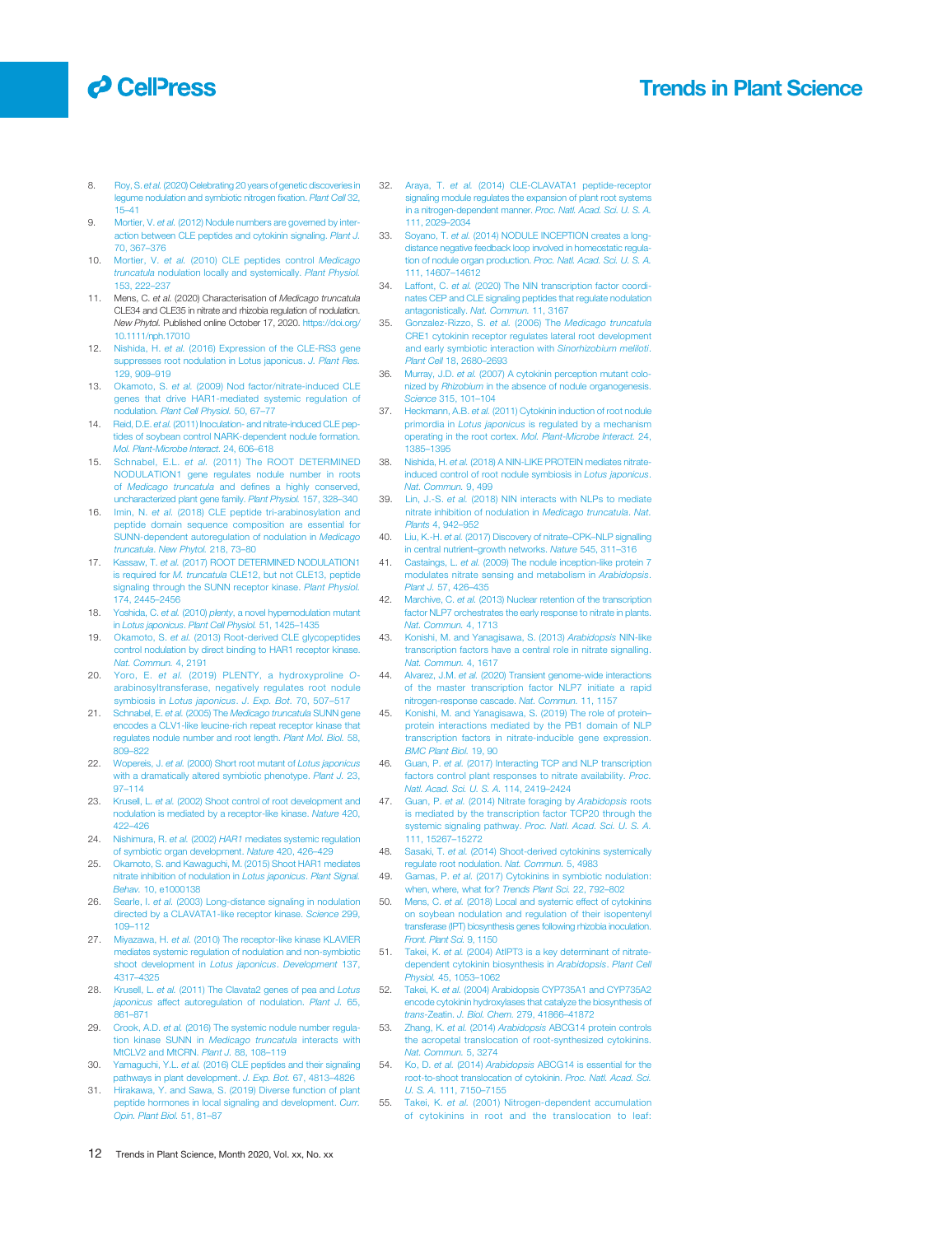

<span id="page-12-0"></span>[implication of cytokinin species that induces gene expression of](http://refhub.elsevier.com/S1360-1385(20)30354-X/rf0275) [maize response regulator.](http://refhub.elsevier.com/S1360-1385(20)30354-X/rf0275) Plant Cell Physiol. 42, 85–93

- 56. Osugi, A. et al. [\(2017\) Systemic transport of](http://refhub.elsevier.com/S1360-1385(20)30354-X/rf0280) trans-zeatin and its [precursor have differing roles in](http://refhub.elsevier.com/S1360-1385(20)30354-X/rf0280) Arabidopsis shoots. Nat. Plants [3, 17112](http://refhub.elsevier.com/S1360-1385(20)30354-X/rf0280)
- 57. Landrein, B. et al. [\(2018\) Nitrate modulates stem cell dynamics](http://refhub.elsevier.com/S1360-1385(20)30354-X/rf0285) in Arabidopsis [shoot meristems through cytokinins.](http://refhub.elsevier.com/S1360-1385(20)30354-X/rf0285) Proc. Natl. [Acad. Sci. U. S. A.](http://refhub.elsevier.com/S1360-1385(20)30354-X/rf0285) 115, 1382–1387
- 58. Kiba, T. et al. [\(2013\) Side-chain modi](http://refhub.elsevier.com/S1360-1385(20)30354-X/rf0290)fication of cytokinins [controls shoot growth in](http://refhub.elsevier.com/S1360-1385(20)30354-X/rf0290) Arabidopsis. Dev. Cell 27, [452](http://refhub.elsevier.com/S1360-1385(20)30354-X/rf0290)–461
- 59. Zhang, F. et al. [\(2017\) Type-B ARABIDOPSIS RESPONSE](http://refhub.elsevier.com/S1360-1385(20)30354-X/rf0295) [REGULATORs directly activate WUSCHEL.](http://refhub.elsevier.com/S1360-1385(20)30354-X/rf0295) Trends Plant Sci. [22, 815](http://refhub.elsevier.com/S1360-1385(20)30354-X/rf0295)–817
- 60. Ruffel, S. et al. [\(2011\) Nitrogen economics of root foraging:](http://refhub.elsevier.com/S1360-1385(20)30354-X/rf0300) [transitive closure of the nitrate-cytokinin relay and distinct](http://refhub.elsevier.com/S1360-1385(20)30354-X/rf0300) [systemic signaling for N supply vs. demand.](http://refhub.elsevier.com/S1360-1385(20)30354-X/rf0300) Proc. Natl. [Acad. Sci. U. S. A.](http://refhub.elsevier.com/S1360-1385(20)30354-X/rf0300) 108, 18524–18529
- 61. Poitout, A. et al. [\(2018\) Responses to systemic nitrogen signaling](http://refhub.elsevier.com/S1360-1385(20)30354-X/rf0305) in Arabidopsis roots involve trans[-Zeatin in shoots.](http://refhub.elsevier.com/S1360-1385(20)30354-X/rf0305) Plant Cell 30, [1243](http://refhub.elsevier.com/S1360-1385(20)30354-X/rf0305)–1257
- 62. Ruffel, S. et al. [\(2016\) Long-distance nitrate signaling displays](http://refhub.elsevier.com/S1360-1385(20)30354-X/rf0310) [cytokinin dependent and independent branches.](http://refhub.elsevier.com/S1360-1385(20)30354-X/rf0310) J. Integr. [Plant Biol.](http://refhub.elsevier.com/S1360-1385(20)30354-X/rf0310) 58, 226–229
- 63. Naulin, P.A. et al. [\(2020\) Nitrate induction of primary root](http://refhub.elsevier.com/S1360-1385(20)30354-X/rf0315) [growth requires cytokinin signaling in](http://refhub.elsevier.com/S1360-1385(20)30354-X/rf0315) Arabidopsis thaliana. [Plant Cell Physiol.](http://refhub.elsevier.com/S1360-1385(20)30354-X/rf0315) 61, 342–352
- 64. Kiba, T. et al. [\(2011\) Hormonal control of nitrogen acquisition:](http://refhub.elsevier.com/S1360-1385(20)30354-X/rf0320) [roles of auxin, abscisic acid, and cytokinin.](http://refhub.elsevier.com/S1360-1385(20)30354-X/rf0320) J. Exp. Bot. 62, [1399](http://refhub.elsevier.com/S1360-1385(20)30354-X/rf0320)–1409
- 65. [Jing, H. and Strader, L.C. \(2019\) Interplay of auxin and cytokinin](http://refhub.elsevier.com/S1360-1385(20)30354-X/rf0325) [in lateral root development.](http://refhub.elsevier.com/S1360-1385(20)30354-X/rf0325) Int. J. Mol. Sci. 20, 486
- 66. Tsikou, D. et al. [\(2018\) Systemic control of legume susceptibility to](http://refhub.elsevier.com/S1360-1385(20)30354-X/rf0330) [rhizobial infection by a mobile microRNA.](http://refhub.elsevier.com/S1360-1385(20)30354-X/rf0330) Science 362, 233–236
- 67. Gautrat, P. et al. [\(2020\) Compact Root Architecture 2 pro](http://refhub.elsevier.com/S1360-1385(20)30354-X/rf0335)[motes root competence for nodulation through the miR2111](http://refhub.elsevier.com/S1360-1385(20)30354-X/rf0335) [systemic effector.](http://refhub.elsevier.com/S1360-1385(20)30354-X/rf0335) Curr. Biol. 30, 1339-1345
- 68. Magori, S. et al. [\(2009\) Too much love, a root regulator associated](http://refhub.elsevier.com/S1360-1385(20)30354-X/rf0340) [with the long-distance control of nodulation in](http://refhub.elsevier.com/S1360-1385(20)30354-X/rf0340) Lotus japonicus. Mol. [Plant-Microbe Interact.](http://refhub.elsevier.com/S1360-1385(20)30354-X/rf0340) 22, 259–268
- 69. Takahara, M. et al. [\(2013\) Too much love, a novel Kelch repeat](http://refhub.elsevier.com/S1360-1385(20)30354-X/rf0345)[containing F-box protein, functions in the long-distance regula](http://refhub.elsevier.com/S1360-1385(20)30354-X/rf0345)[tion of the legume](http://refhub.elsevier.com/S1360-1385(20)30354-X/rf0345)–Rhizobium symbiosis. Plant Cell Physiol. 54, 433–[447](http://refhub.elsevier.com/S1360-1385(20)30354-X/rf0345)
- 70. Gautrat, P. et al. [\(2019\) Unraveling new molecular players](http://refhub.elsevier.com/S1360-1385(20)30354-X/rf0350) [involved in the autoregulation of nodulation in](http://refhub.elsevier.com/S1360-1385(20)30354-X/rf0350) Medicago truncatula. [J. Exp. Bot.](http://refhub.elsevier.com/S1360-1385(20)30354-X/rf0350) 70, 1407–1417
- 71. Pant, B.D. et al. (2009) Identifi[cation of nutrient-responsive](http://refhub.elsevier.com/S1360-1385(20)30354-X/rf0355) Arabidopsis [and rapeseed microRNAs by comprehensive](http://refhub.elsevier.com/S1360-1385(20)30354-X/rf0355) [real-time polymerase chain reaction pro](http://refhub.elsevier.com/S1360-1385(20)30354-X/rf0355)filing and small RNA sequencing. [Plant Physiol.](http://refhub.elsevier.com/S1360-1385(20)30354-X/rf0355) 150, 1541-1555
- 72. Kant, S. et al. [\(2011\) Genetic regulation by NLA and](http://refhub.elsevier.com/S1360-1385(20)30354-X/rf0360) [microRNA827 for maintaining nitrate-dependent phosphate](http://refhub.elsevier.com/S1360-1385(20)30354-X/rf0360) [homeostasis in](http://refhub.elsevier.com/S1360-1385(20)30354-X/rf0360) Arabidopsis. PLoS Genet. 7, e1002021
- 73. Chiou, T.-J. et al. [\(2006\) Regulation of phosphate homeostasis](http://refhub.elsevier.com/S1360-1385(20)30354-X/rf0365) [by microRNA in](http://refhub.elsevier.com/S1360-1385(20)30354-X/rf0365) Arabidopsis. Plant Cell 18, 412–421
- 74. Park, B.S. et al. [\(2014\) NITROGEN LIMITATION ADAPTATION](http://refhub.elsevier.com/S1360-1385(20)30354-X/rf0370) [recruits PHOSPHATE2 to target the phosphate transporter](http://refhub.elsevier.com/S1360-1385(20)30354-X/rf0370) [PT2 for degradation during the regulation of](http://refhub.elsevier.com/S1360-1385(20)30354-X/rf0370) Arabidopsis phos[phate homeostasis.](http://refhub.elsevier.com/S1360-1385(20)30354-X/rf0370) Plant Cell 26, 454–464
- 75. Medici, A. et al. (2019) Identifi[cation of molecular integrators](http://refhub.elsevier.com/S1360-1385(20)30354-X/rf0375) [shows that nitrogen actively controls the phosphate starvation](http://refhub.elsevier.com/S1360-1385(20)30354-X/rf0375) [response in plants.](http://refhub.elsevier.com/S1360-1385(20)30354-X/rf0375) Plant Cell 31, 1171–1184
- 76. Hu, B. et al. (2019) Nitrate–NRT1.1B–[SPX4 cascade integrates](http://refhub.elsevier.com/S1360-1385(20)30354-X/rf0380) [nitrogen and phosphorus signalling networks in plants.](http://refhub.elsevier.com/S1360-1385(20)30354-X/rf0380) Nat. Plants [5, 401](http://refhub.elsevier.com/S1360-1385(20)30354-X/rf0380)–413
- 77. Ueda, Y. et al. [\(2020\) Nitrate-inducible NIGT1 proteins modu](http://refhub.elsevier.com/S1360-1385(20)30354-X/rf0385)[late phosphate uptake and starvation signalling via transcrip](http://refhub.elsevier.com/S1360-1385(20)30354-X/rf0385)[tional regulation of SPX genes.](http://refhub.elsevier.com/S1360-1385(20)30354-X/rf0385) Plant J. 102, 448–466
- 78. Imin, N. et al. [\(2013\) The peptide-encoding CEP1 gene modu](http://refhub.elsevier.com/S1360-1385(20)30354-X/rf0390)[lates lateral root and nodule numbers in](http://refhub.elsevier.com/S1360-1385(20)30354-X/rf0390) Medicago truncatula. [J. Exp. Bot.](http://refhub.elsevier.com/S1360-1385(20)30354-X/rf0390) 64, 5395–5409
- 79. Huault, E. et al. [\(2014\) Local and systemic regulation of plant](http://refhub.elsevier.com/S1360-1385(20)30354-X/rf0395) [root system architecture and symbiotic nodulation by a](http://refhub.elsevier.com/S1360-1385(20)30354-X/rf0395) [receptor-like kinase.](http://refhub.elsevier.com/S1360-1385(20)30354-X/rf0395) PLoS Genet. 10, e1004891
- 80. Mohd-Radzman, N.A. et al. [\(2016\) Different pathways act](http://refhub.elsevier.com/S1360-1385(20)30354-X/rf0400) [downstream of the peptide receptor CRA2 to regulate lateral](http://refhub.elsevier.com/S1360-1385(20)30354-X/rf0400) [root and nodule development.](http://refhub.elsevier.com/S1360-1385(20)30354-X/rf0400) Plant Physiol. 171, 2536–2548
- 81. Laffont, C. et al. [\(2019\) Independent regulation of symbiotic](http://refhub.elsevier.com/S1360-1385(20)30354-X/rf0405) [nodulation by the SUNN negative and CRA2 positive systemic](http://refhub.elsevier.com/S1360-1385(20)30354-X/rf0405) pathways. [Plant Physiol.](http://refhub.elsevier.com/S1360-1385(20)30354-X/rf0405) 180, 559–570
- 82. [Varma Penmetsa, R.](http://refhub.elsevier.com/S1360-1385(20)30354-X/rf0410) et al. (2008) The Medicago truncatula ortholog of Arabidopsis EIN2, sickle[, is a negative regulator of](http://refhub.elsevier.com/S1360-1385(20)30354-X/rf0410) [symbiotic and pathogenic microbial associations.](http://refhub.elsevier.com/S1360-1385(20)30354-X/rf0410) Plant J. 55, [580](http://refhub.elsevier.com/S1360-1385(20)30354-X/rf0410)–595
- 83. Zhu, F. et al. [\(2020\) A CEP peptide receptor-like kinase regu](http://refhub.elsevier.com/S1360-1385(20)30354-X/rf0415)[lates auxin biosynthesis and ethylene signaling to coordinate](http://refhub.elsevier.com/S1360-1385(20)30354-X/rf0415) [root growth and symbiotic nodulation in](http://refhub.elsevier.com/S1360-1385(20)30354-X/rf0415) Medicago truncatula. [Plant Cell](http://refhub.elsevier.com/S1360-1385(20)30354-X/rf0415) 32, 2855–2877
- 84. Mohd-Radzman, N.A. et al. [\(2015\) Novel MtCEP1 peptides](http://refhub.elsevier.com/S1360-1385(20)30354-X/rf0420) produced in vivo [differentially regulate root development in](http://refhub.elsevier.com/S1360-1385(20)30354-X/rf0420) [Medicago truncatula](http://refhub.elsevier.com/S1360-1385(20)30354-X/rf0420). J. Exp. Bot. 66, 5289–5300
- 85. Chapman, K. et al. [\(2020\) CEP receptor signalling controls root](http://refhub.elsevier.com/S1360-1385(20)30354-X/rf0425) [system architecture in](http://refhub.elsevier.com/S1360-1385(20)30354-X/rf0425) Arabidopsis and Medicago. New Phytol. [226, 1809](http://refhub.elsevier.com/S1360-1385(20)30354-X/rf0425)–1821
- 86. Ohyama, K. et al. (2008) Identifi[cation of a biologically active,](http://refhub.elsevier.com/S1360-1385(20)30354-X/rf0430) [small, secreted peptide in](http://refhub.elsevier.com/S1360-1385(20)30354-X/rf0430) Arabidopsis by in silico gene screening, [followed by LC-MS-based structure analysis.](http://refhub.elsevier.com/S1360-1385(20)30354-X/rf0430) Plant J. 55, 152–[160](http://refhub.elsevier.com/S1360-1385(20)30354-X/rf0430)
- 87. Delay, C. et al. [\(2013\) CEP genes regulate root and shoot](http://refhub.elsevier.com/S1360-1385(20)30354-X/rf0435) [development in response to environmental cues and are](http://refhub.elsevier.com/S1360-1385(20)30354-X/rf0435) specifi[c to seed plants.](http://refhub.elsevier.com/S1360-1385(20)30354-X/rf0435) J. Exp. Bot. 64, 5383–5394
- 88. Delay, C. et al. [\(2019\) CEP3 levels affect starvation-related](http://refhub.elsevier.com/S1360-1385(20)30354-X/rf0440) [growth responses of the primary root.](http://refhub.elsevier.com/S1360-1385(20)30354-X/rf0440) J. Exp. Bot. 70, 4763–[4774](http://refhub.elsevier.com/S1360-1385(20)30354-X/rf0440)
- 89. Roberts. I. et al. [\(2013\) The CEP family in land plants: evolutionary](http://refhub.elsevier.com/S1360-1385(20)30354-X/rf0445) [analyses, expression studies, and role in](http://refhub.elsevier.com/S1360-1385(20)30354-X/rf0445) Arabidopsis shoot [development.](http://refhub.elsevier.com/S1360-1385(20)30354-X/rf0445) J. Exp. Bot. 64, 5371–5381
- 90. Ogilvie, H.A. et al. (2014) Diversifi[cation of the C-TERMINALLY](http://refhub.elsevier.com/S1360-1385(20)30354-X/rf0450) [ENCODED PEPTIDE \(CEP\) gene family in angiosperms, and](http://refhub.elsevier.com/S1360-1385(20)30354-X/rf0450) [evolution of plant-family speci](http://refhub.elsevier.com/S1360-1385(20)30354-X/rf0450)fic CEP genes. BMC Genomics [15, 870](http://refhub.elsevier.com/S1360-1385(20)30354-X/rf0450)
- 91. Taleski, M. et al. [\(2020\) The peptide hormone receptor CEPR1](http://refhub.elsevier.com/S1360-1385(20)30354-X/rf0455) [functions in the reproductive tissue to control seed size and](http://refhub.elsevier.com/S1360-1385(20)30354-X/rf0455) ield. [Plant Physiol.](http://refhub.elsevier.com/S1360-1385(20)30354-X/rf0455) 183, 620–638
- 92. Tabata, R. et al. [\(2014\) Perception of root-derived peptides](http://refhub.elsevier.com/S1360-1385(20)30354-X/rf0460) [by shoot LRR-RKs mediates systemic N-demand signaling.](http://refhub.elsevier.com/S1360-1385(20)30354-X/rf0460) Science [346, 343](http://refhub.elsevier.com/S1360-1385(20)30354-X/rf0460)–346
- 93. Ohkubo, Y. et al. [\(2017\) Shoot-to-root mobile polypeptides](http://refhub.elsevier.com/S1360-1385(20)30354-X/rf0465) [involved in systemic regulation of nitrogen acquisition.](http://refhub.elsevier.com/S1360-1385(20)30354-X/rf0465) Nat. Plants [3, 17029](http://refhub.elsevier.com/S1360-1385(20)30354-X/rf0465)
- 94. Patterson, K. et al. [\(2016\) Nitrate-regulated glutaredoxins](http://refhub.elsevier.com/S1360-1385(20)30354-X/rf0470) [control Arabidopsis primary root growth.](http://refhub.elsevier.com/S1360-1385(20)30354-X/rf0470) Plant Physiol. 170, 989–[999](http://refhub.elsevier.com/S1360-1385(20)30354-X/rf0470)
- 95. Ota, R. et al. [\(2020\) Shoot-to root mobile CEPD-like 2](http://refhub.elsevier.com/S1360-1385(20)30354-X/rf0475) [integrates shoot nitrogen status to systemically regulate nitrate](http://refhub.elsevier.com/S1360-1385(20)30354-X/rf0475) uptake in Arabidopsis. [Nat. Commun.](http://refhub.elsevier.com/S1360-1385(20)30354-X/rf0475) 11, 641
- 96. Chapman, K. et al. (2019) CEP–[CEPR1 signalling inhibits the](http://refhub.elsevier.com/S1360-1385(20)30354-X/rf0480) [sucrose-dependent enhancement of lateral root growth.](http://refhub.elsevier.com/S1360-1385(20)30354-X/rf0480) [J. Exp. Bot.](http://refhub.elsevier.com/S1360-1385(20)30354-X/rf0480) 70, 3955–3967
- Lejay, L. et al. [\(1999\) Molecular and functional regulation of two](http://refhub.elsevier.com/S1360-1385(20)30354-X/rf0485) NO<sub>3</sub> [uptake systems by N- and C-status of](http://refhub.elsevier.com/S1360-1385(20)30354-X/rf0485) Arabidopsis plants. Plant J. [18, 509](http://refhub.elsevier.com/S1360-1385(20)30354-X/rf0485)–519
- 98. Lejay, L. et al. [\(2003\) Regulation of root ion transporters by](http://refhub.elsevier.com/S1360-1385(20)30354-X/rf0490) [photosynthesis: functional importance and relation with](http://refhub.elsevier.com/S1360-1385(20)30354-X/rf0490) [hexokinase.](http://refhub.elsevier.com/S1360-1385(20)30354-X/rf0490) Plant Cell 15, 2218–2232
- 99. Lejay, L. et al. (2008) Oxidative pentose phosphate pathway [dependent sugar sensing as a mechanism for regulation of](http://refhub.elsevier.com/S1360-1385(20)30354-X/rf0495) [root ion transporters by photosynthesis.](http://refhub.elsevier.com/S1360-1385(20)30354-X/rf0495) Plant Physiol. 146, 2036–[2053](http://refhub.elsevier.com/S1360-1385(20)30354-X/rf0495)
- 100. de Jong, F. et al. [\(2013\) Glucose elevates NITRATE](http://refhub.elsevier.com/S1360-1385(20)30354-X/rf0500) [TRANSPORTER2.1 protein levels and nitrate transport activity](http://refhub.elsevier.com/S1360-1385(20)30354-X/rf0500) [independently of its HEXOKINASE1-mediated stimulation of](http://refhub.elsevier.com/S1360-1385(20)30354-X/rf0500) [NITRATE TRANSPORTER2.1 expression.](http://refhub.elsevier.com/S1360-1385(20)30354-X/rf0500) Plant Physiol. 164, [308](http://refhub.elsevier.com/S1360-1385(20)30354-X/rf0500)–320
- 101. Chaput, V. et al. [\(2020\) Redox metabolism: the hidden player in](http://refhub.elsevier.com/S1360-1385(20)30354-X/rf0505) [C and N signaling?](http://refhub.elsevier.com/S1360-1385(20)30354-X/rf0505) J. Exp. Bot. 71, 3816–3826
- 102. Gutsche, N. et al. (2015) Plant-specifi[c CC-type glutaredoxins:](http://refhub.elsevier.com/S1360-1385(20)30354-X/rf0510) [functions in developmental processes and stress responses.](http://refhub.elsevier.com/S1360-1385(20)30354-X/rf0510) [Biol. Chem.](http://refhub.elsevier.com/S1360-1385(20)30354-X/rf0510) 396, 495–509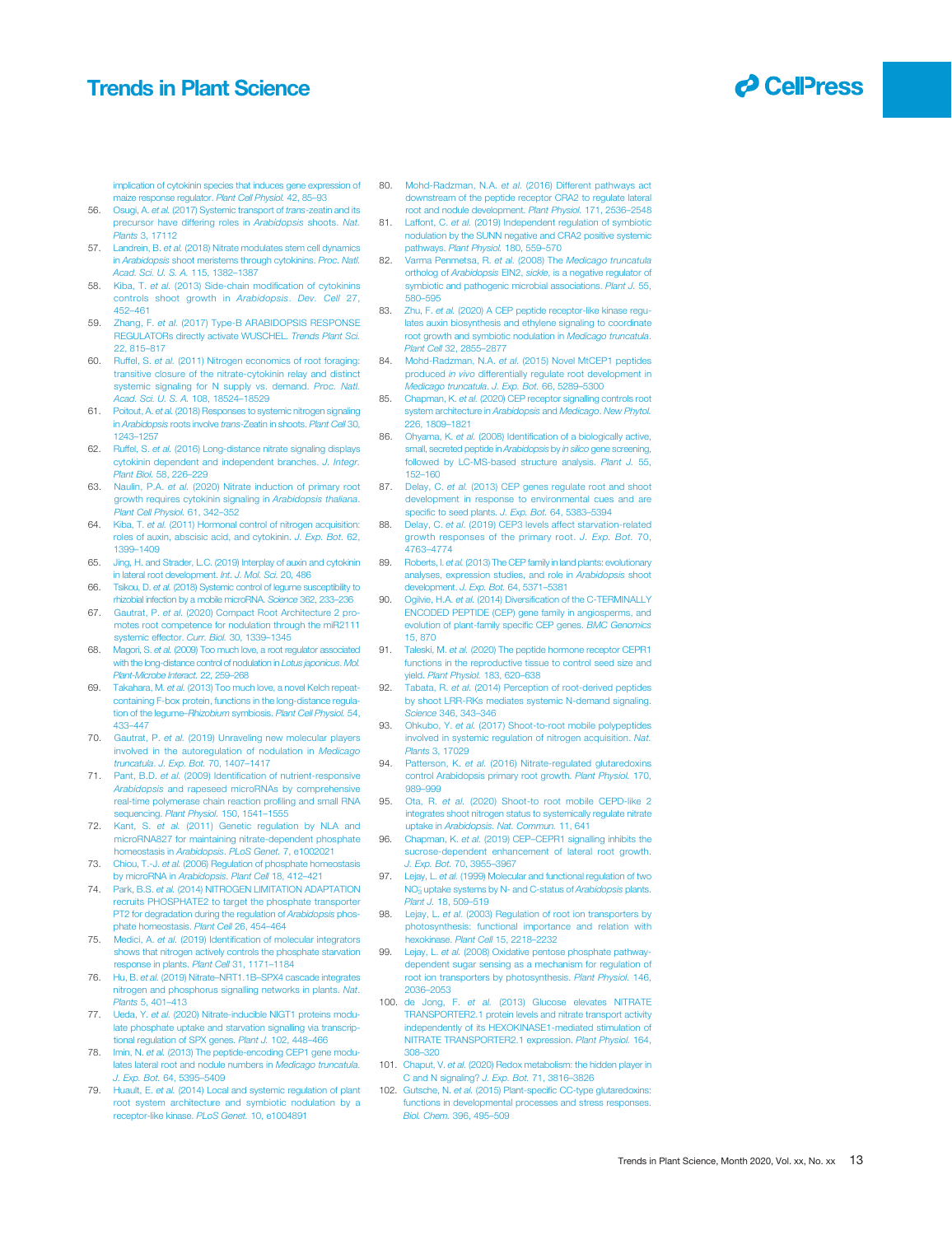## <span id="page-13-0"></span>**O** CellPress

Trends in Plant Science

- 103. Chen, X. et al. [\(2016\) Shoot-to-root mobile transcription factor](http://refhub.elsevier.com/S1360-1385(20)30354-X/rf0515) [HY5 coordinates plant carbon and nitrogen acquisition.](http://refhub.elsevier.com/S1360-1385(20)30354-X/rf0515) Curr. Biol. [26, 640](http://refhub.elsevier.com/S1360-1385(20)30354-X/rf0515)–646
- 104. [Gangappa, S.N. and Botto, J.F. \(2016\) The multifaceted roles](http://refhub.elsevier.com/S1360-1385(20)30354-X/rf0520) [of HY5 in plant growth and development.](http://refhub.elsevier.com/S1360-1385(20)30354-X/rf0520) Mol. Plant 9, [1353](http://refhub.elsevier.com/S1360-1385(20)30354-X/rf0520)–1365
- 105. Bellegarde, F. et al. [\(2019\) The CHROMATIN FACTOR HNI9](http://refhub.elsevier.com/S1360-1385(20)30354-X/rf0525) [and ELONGATED HYPOCOTYL5 maintain ROS homeostasis](http://refhub.elsevier.com/S1360-1385(20)30354-X/rf0525) [under high nitrogen provision.](http://refhub.elsevier.com/S1360-1385(20)30354-X/rf0525) Plant Physiol. 180, 582–592
- 106. Oyama, T. et al. (1997) The Arabidopsis [HY5 gene encodes a](http://refhub.elsevier.com/S1360-1385(20)30354-X/rf0530) [bZIP protein that regulates stimulus-induced development of](http://refhub.elsevier.com/S1360-1385(20)30354-X/rf0530) [root and hypocotyl.](http://refhub.elsevier.com/S1360-1385(20)30354-X/rf0530) Genes Dev. 11, 2983–2995
- 107. Sibout, R. et al. [\(2006\) Opposite root growth phenotypes of](http://refhub.elsevier.com/S1360-1385(20)30354-X/rf0535) hy5 versus hy5 hyh [mutants correlate with increased constitu](http://refhub.elsevier.com/S1360-1385(20)30354-X/rf0535)[tive auxin signaling.](http://refhub.elsevier.com/S1360-1385(20)30354-X/rf0535) PLoS Genet. 2, e202
- 108. van Gelderen, K. et al. [\(2018\) Far-red light detection in the](http://refhub.elsevier.com/S1360-1385(20)30354-X/rf0540) [shoot regulates lateral root development through the HY5 tran](http://refhub.elsevier.com/S1360-1385(20)30354-X/rf0540)[scription factor.](http://refhub.elsevier.com/S1360-1385(20)30354-X/rf0540) Plant Cell 30, 101-116
- 109. Nishimura, R. et al. (2002) A Lotus [basic leucine zipper protein](http://refhub.elsevier.com/S1360-1385(20)30354-X/rf0545) with a RING-finger motif negatively regulates the developme program of nodulation. [Proc. Natl. Acad. Sci. U. S. A.](http://refhub.elsevier.com/S1360-1385(20)30354-X/rf0545) 99, [15206](http://refhub.elsevier.com/S1360-1385(20)30354-X/rf0545)–15210
- 110. [Cortleven, A. and Schmulling, T. \(2015\) Regulation of chloro](http://refhub.elsevier.com/S1360-1385(20)30354-X/rf0550)[plast development and function by cytokinin.](http://refhub.elsevier.com/S1360-1385(20)30354-X/rf0550) J. Exp. Bot. 66, [4999](http://refhub.elsevier.com/S1360-1385(20)30354-X/rf0550)–5013
- 111. Pavlu, J. et al. [\(2018\) Cytokinin at the crossroads of abiotic](http://refhub.elsevier.com/S1360-1385(20)30354-X/rf0555) [stress signalling pathways.](http://refhub.elsevier.com/S1360-1385(20)30354-X/rf0555) Int. J. Mol. Sci. 19
- 112. Kiba, T. et al. [\(2019\) Sugar-induced](http://refhub.elsevier.com/S1360-1385(20)30354-X/rf0560) de novo cytokinin biosynthesis contributes to Arabidopsis growth under elevated CO<sub>2</sub>. [Sci. Rep.](http://refhub.elsevier.com/S1360-1385(20)30354-X/rf0560) 9, 7765
- 113. [Gent, L. and Forde, B.G. \(2017\) How do plants sense their](http://refhub.elsevier.com/S1360-1385(20)30354-X/rf0565) [nitrogen status?](http://refhub.elsevier.com/S1360-1385(20)30354-X/rf0565) J. Exp. Bot. 68, 2531–2539
- 114. Kamada-Nobusada, T. et al. [\(2013\) Nitrogen-dependent](http://refhub.elsevier.com/S1360-1385(20)30354-X/rf0570) regulation of de novo [cytokinin biosynthesis in rice: the role of](http://refhub.elsevier.com/S1360-1385(20)30354-X/rf0570) [glutamine metabolism as an additional signal.](http://refhub.elsevier.com/S1360-1385(20)30354-X/rf0570) Plant Cell Physiol. [54, 1881](http://refhub.elsevier.com/S1360-1385(20)30354-X/rf0570)–1893
- 115. [Yokota, K. and Hayashi, M. \(2011\) Function and evolution of](http://refhub.elsevier.com/S1360-1385(20)30354-X/rf0575) [nodulation genes in legumes.](http://refhub.elsevier.com/S1360-1385(20)30354-X/rf0575) Cell. Mol. Life Sci. 68, 1341-1351
- 116. Muller, L.M. et al. [\(2019\) A CLE-SUNN module regulates](http://refhub.elsevier.com/S1360-1385(20)30354-X/rf0580) [strigolactone content and fungal colonization in arbuscular](http://refhub.elsevier.com/S1360-1385(20)30354-X/rf0580) [mycorrhiza.](http://refhub.elsevier.com/S1360-1385(20)30354-X/rf0580) Nat. Plants 5, 933–939
- 117. Karlo, M. et al. (2020) The CLE53–[SUNN genetic pathway](http://refhub.elsevier.com/S1360-1385(20)30354-X/rf0585) [negatively regulates arbuscular mycorrhiza root colonization in](http://refhub.elsevier.com/S1360-1385(20)30354-X/rf0585) [Medicago truncatula](http://refhub.elsevier.com/S1360-1385(20)30354-X/rf0585). J. Exp. Bot. 71, 4972–4984
- 118. Isidra-Arellano, M.C. et al. [\(2020\) Inhibition of legume nodula](http://refhub.elsevier.com/S1360-1385(20)30354-X/rf0590)tion by Pi defi[ciency is dependent on the autoregulation of](http://refhub.elsevier.com/S1360-1385(20)30354-X/rf0590) [nodulation \(AON\) pathway.](http://refhub.elsevier.com/S1360-1385(20)30354-X/rf0590) Plant J. 103, 1125–1139
- 119. Ferguson, B.J. et al. [\(2019\) Legume nodulation: the host](http://refhub.elsevier.com/S1360-1385(20)30354-X/rf0595) [controls the party.](http://refhub.elsevier.com/S1360-1385(20)30354-X/rf0595) Plant Cell Environ. 42, 41-51
- 120. [Nutman, P.S. \(1952\) Studies on the physiology of nodule](http://refhub.elsevier.com/S1360-1385(20)30354-X/rf0600) [formation. III. Experiments on the excision of root-tips and](http://refhub.elsevier.com/S1360-1385(20)30354-X/rf0600) nodules. [Ann. Bot.](http://refhub.elsevier.com/S1360-1385(20)30354-X/rf0600) 16, 79–101
- 121. [Lawn, R.J. and Brun, W.A. \(1974\) Symbiotic nitrogen](http://refhub.elsevier.com/S1360-1385(20)30354-X/rf0605) fixation in [soybeans. III. Effect of supplemental nitrogen and intervarietal](http://refhub.elsevier.com/S1360-1385(20)30354-X/rf0605) grafting. [Crop Sci.](http://refhub.elsevier.com/S1360-1385(20)30354-X/rf0605) 14, 22-25
- 122. [Kosslak, R.M. and Bohlool, B.B. \(1984\) Suppression of nodule](http://refhub.elsevier.com/S1360-1385(20)30354-X/rf0610) [development of one side of a split-root system of soybeans](http://refhub.elsevier.com/S1360-1385(20)30354-X/rf0610) [caused by prior inoculation of the other side.](http://refhub.elsevier.com/S1360-1385(20)30354-X/rf0610) Plant Physiol. [75, 125](http://refhub.elsevier.com/S1360-1385(20)30354-X/rf0610)–130
- 123. [Caetano-Anollés, G. and Gresshoff, P. \(1991\) Plant genetic](http://refhub.elsevier.com/S1360-1385(20)30354-X/rf0615) control of nodulation. [Annu. Rev. Microbiol.](http://refhub.elsevier.com/S1360-1385(20)30354-X/rf0615) 45, 345–382
- 124. Yoro, E. et al. (2020) CLE–[HAR1 systemic signaling and](http://refhub.elsevier.com/S1360-1385(20)30354-X/rf0620) [NIN-mediated local signaling suppress the increased rhizo](http://refhub.elsevier.com/S1360-1385(20)30354-X/rf0620)[bial infection in the](http://refhub.elsevier.com/S1360-1385(20)30354-X/rf0620) daphne mutant of Lotus japonicus. [Mol. Plant-Microbe Interact.](http://refhub.elsevier.com/S1360-1385(20)30354-X/rf0620) 33, 320–327
- 125. Nishida, H. et al. [\(2020\) Autoregulation of nodulation pathway is](http://refhub.elsevier.com/S1360-1385(20)30354-X/rf0625) [dispensable for nitrate-induced control of rhizobial infection.](http://refhub.elsevier.com/S1360-1385(20)30354-X/rf0625) [Plant Signal. Behav.](http://refhub.elsevier.com/S1360-1385(20)30354-X/rf0625) 15, 1733814
- 126. Jeudy, C. et al. (2010) Adaptation of [Medicago truncatula](http://refhub.elsevier.com/S1360-1385(20)30354-X/rf0630) to [nitrogen limitation is modulated via local and systemic nodule](http://refhub.elsevier.com/S1360-1385(20)30354-X/rf0630) [developmental responses.](http://refhub.elsevier.com/S1360-1385(20)30354-X/rf0630) New Phytol. 185, 817-828
- 127. Ruffel, S. et al. [\(2008\) Systemic signaling of the plant nitrogen](http://refhub.elsevier.com/S1360-1385(20)30354-X/rf0635) status triggers specifi[c transcriptome responses depending](http://refhub.elsevier.com/S1360-1385(20)30354-X/rf0635) [on the nitrogen source in](http://refhub.elsevier.com/S1360-1385(20)30354-X/rf0635) Medicago truncatula. Plant Physiol. [146, 2020](http://refhub.elsevier.com/S1360-1385(20)30354-X/rf0635)–2035
- 128. Laquerre, G. et al. [\(2012\) Local and systemic N signaling are](http://refhub.elsevier.com/S1360-1385(20)30354-X/rf0640) involved in Medicago truncatula [preference for the most ef](http://refhub.elsevier.com/S1360-1385(20)30354-X/rf0640)ficient Sinorhizobium [symbiotic partners.](http://refhub.elsevier.com/S1360-1385(20)30354-X/rf0640) New Phytol. 195, 437–449
- 129. Lambert, I. et al. [\(2020\) Responses of mature symbiotic](http://refhub.elsevier.com/S1360-1385(20)30354-X/rf0645) [nodules to the whole plant systemic nitrogen signaling.](http://refhub.elsevier.com/S1360-1385(20)30354-X/rf0645) [J. Exp. Bot.](http://refhub.elsevier.com/S1360-1385(20)30354-X/rf0645) 71, 5039–5052
- 130. [Crawford, N.M. and Glass, A.D.M. \(1998\) Molecular and physio](http://refhub.elsevier.com/S1360-1385(20)30354-X/rf0650)[logical aspects of nitrate uptake in plants.](http://refhub.elsevier.com/S1360-1385(20)30354-X/rf0650) Trends Plant Sci. 3, 389–[395](http://refhub.elsevier.com/S1360-1385(20)30354-X/rf0650)
- 131. Gazzarrini, S. et al. [\(1999\) Three functional transporters for con](http://refhub.elsevier.com/S1360-1385(20)30354-X/rf0655)[stitutive, diurnally regulated, and starvation-induced uptake of](http://refhub.elsevier.com/S1360-1385(20)30354-X/rf0655) [ammonium into](http://refhub.elsevier.com/S1360-1385(20)30354-X/rf0655) Arabidopsis roots. Plant Cell 11, 937–948
- 132. Ganeteg, U. et al. [\(2017\) Amino acid transporter mutants of](http://refhub.elsevier.com/S1360-1385(20)30354-X/rf0660) Arabidopsis [provides evidence that a non-mycorrhizal plant](http://refhub.elsevier.com/S1360-1385(20)30354-X/rf0660) [acquires organic nitrogen from agricultural soil.](http://refhub.elsevier.com/S1360-1385(20)30354-X/rf0660) Plant Cell Environ. [40, 413](http://refhub.elsevier.com/S1360-1385(20)30354-X/rf0660)–423
- 133. Leran, S. et al. (2014) A unifi[ed nomenclature of NITRATE](http://refhub.elsevier.com/S1360-1385(20)30354-X/rf0665) [TRANSPORTER 1/PEPTIDE TRANSPORTER family members](http://refhub.elsevier.com/S1360-1385(20)30354-X/rf0665) in plants. [Trends Plant Sci.](http://refhub.elsevier.com/S1360-1385(20)30354-X/rf0665) 19, 5–9
- 134. [Tegeder, M. and Masclaux-Daubresse, C. \(2018\) Source and](http://refhub.elsevier.com/S1360-1385(20)30354-X/rf0670) [sink mechanisms of nitrogen transport and use.](http://refhub.elsevier.com/S1360-1385(20)30354-X/rf0670) New Phytol. [217, 35](http://refhub.elsevier.com/S1360-1385(20)30354-X/rf0670)–53
- 135. Vidal, E.A. et al. [\(2020\) Nitrate 2020: thirty years from transport](http://refhub.elsevier.com/S1360-1385(20)30354-X/rf0675) [to signaling networks.](http://refhub.elsevier.com/S1360-1385(20)30354-X/rf0675) Plant Cell 32, 2094–2119
- 136. [Jia, Z. and von Wiren, N. \(2020\) Signaling pathways underlying](http://refhub.elsevier.com/S1360-1385(20)30354-X/rf0680) [nitrogen-dependent changes in root system architecture: from](http://refhub.elsevier.com/S1360-1385(20)30354-X/rf0680) [model to crop species.](http://refhub.elsevier.com/S1360-1385(20)30354-X/rf0680) J. Exp. Bot. 71, 4393–4404
- 137. Krouk, G. et al. [\(2010\) Nitrate-regulated auxin transport by](http://refhub.elsevier.com/S1360-1385(20)30354-X/rf0685) NRT1.1 defi[nes a mechanism for nutrient sensing in plants.](http://refhub.elsevier.com/S1360-1385(20)30354-X/rf0685) [Dev. Cell](http://refhub.elsevier.com/S1360-1385(20)30354-X/rf0685) 18, 927–937
- 138. Lima, J.E. et al. [\(2010\) Ammonium triggers lateral root branching](http://refhub.elsevier.com/S1360-1385(20)30354-X/rf0690) in Arabidopsis [in an AMMONIUM TRANSPORTER1;3](http://refhub.elsevier.com/S1360-1385(20)30354-X/rf0690) [dependent manner.](http://refhub.elsevier.com/S1360-1385(20)30354-X/rf0690) Plant Cell 22, 3621–3633
- 139. Ho, C.H. et al. [\(2009\) CHL1 functions as a nitrate sensor in](http://refhub.elsevier.com/S1360-1385(20)30354-X/rf0695) plants. Cell [138, 1184](http://refhub.elsevier.com/S1360-1385(20)30354-X/rf0695)–1194
- 140. Alvarez, J.M. et al. [\(2012\) Integration of local and systemic](http://refhub.elsevier.com/S1360-1385(20)30354-X/rf0700) [signaling pathways for plant N responses.](http://refhub.elsevier.com/S1360-1385(20)30354-X/rf0700) Curr. Opin. Plant Biol. [15, 185](http://refhub.elsevier.com/S1360-1385(20)30354-X/rf0700)–191
- 141. Li, Y. et al. [\(2014\) Finding a nitrogen niche: a systems integra](http://refhub.elsevier.com/S1360-1385(20)30354-X/rf0705)[tion of local and systemic nitrogen signalling in plants.](http://refhub.elsevier.com/S1360-1385(20)30354-X/rf0705) J. Exp. Bot. [65, 5601](http://refhub.elsevier.com/S1360-1385(20)30354-X/rf0705)–5610
- 142. [Drew, M.C. and Saker, L.R. \(1975\) Nutrient supply and the](http://refhub.elsevier.com/S1360-1385(20)30354-X/rf0710) [growth of the seminal root system in barley. II. Localized com](http://refhub.elsevier.com/S1360-1385(20)30354-X/rf0710)[pensatory increases in lateral root growth and rates of nitrate](http://refhub.elsevier.com/S1360-1385(20)30354-X/rf0710) [uptake when nitrate is restricted to only part of the root system.](http://refhub.elsevier.com/S1360-1385(20)30354-X/rf0710) [J. Exp. Bot.](http://refhub.elsevier.com/S1360-1385(20)30354-X/rf0710) 26, 79–90
- 143. [Gile, P.L. and Carrero, J.O. \(1917\) Absorption of nutrients as](http://refhub.elsevier.com/S1360-1385(20)30354-X/rf0715) [affected by the number of roots supplied with the nutrient.](http://refhub.elsevier.com/S1360-1385(20)30354-X/rf0715) [J. Agric. Res.](http://refhub.elsevier.com/S1360-1385(20)30354-X/rf0715) 9, 73–95
- 144. Gansel, X. et al. (2001) Differential regulation of the  $NO<sub>3</sub><sup>-</sup>$  [and](http://refhub.elsevier.com/S1360-1385(20)30354-X/rf0720) NH<sup>+</sup><sub>4</sub> [transporter genes AtNrt2.1 and AtAmt1.1 in](http://refhub.elsevier.com/S1360-1385(20)30354-X/rf0720) Arabidopsis: [relation with long-distance and local controls by N status of](http://refhub.elsevier.com/S1360-1385(20)30354-X/rf0720) [the plant.](http://refhub.elsevier.com/S1360-1385(20)30354-X/rf0720) Plant J. 26, 143–155
- 145. Zhang, H. et al. [\(1999\) Dual pathways for regulation of root](http://refhub.elsevier.com/S1360-1385(20)30354-X/rf0725) branching by nitrate. [Proc. Natl. Acad. Sci. U. S. A.](http://refhub.elsevier.com/S1360-1385(20)30354-X/rf0725) 96, [6529](http://refhub.elsevier.com/S1360-1385(20)30354-X/rf0725)–6534
- 146. [Forde, B.G. \(2002\) The role of long-distance signalling in plant](http://refhub.elsevier.com/S1360-1385(20)30354-X/rf0730) [responses to nitrate and other nutrients.](http://refhub.elsevier.com/S1360-1385(20)30354-X/rf0730) J. Exp. Bot. 53, 39–43
- 147. Okamoto, Y. et al. [\(2018\) Shoot nitrate underlies a perception](http://refhub.elsevier.com/S1360-1385(20)30354-X/rf0735) [of nitrogen satiety to trigger local and systemic signaling](http://refhub.elsevier.com/S1360-1385(20)30354-X/rf0735) cascades in [Arabidopsis thaliana](http://refhub.elsevier.com/S1360-1385(20)30354-X/rf0735). Soil Sci. Plant Nutr. 65, 56–[64](http://refhub.elsevier.com/S1360-1385(20)30354-X/rf0735)
- 148. Girin, T. et al. [\(2010\) Identi](http://refhub.elsevier.com/S1360-1385(20)30354-X/rf0740)fication of Arabidopsis mutants [impaired in the systemic regulation of root nitrate uptake by](http://refhub.elsevier.com/S1360-1385(20)30354-X/rf0740) [the nitrogen status of the plant.](http://refhub.elsevier.com/S1360-1385(20)30354-X/rf0740) Plant Physiol. 153, 1250–1260
- 149. Nazoa, P. et al. [\(2003\) Regulation of the nitrate transporter](http://refhub.elsevier.com/S1360-1385(20)30354-X/rf0745) gene AtNRT2.1 in Arabidopsis thaliana: responses to nitrate. [amino acids and developmental stage.](http://refhub.elsevier.com/S1360-1385(20)30354-X/rf0745) Plant Mol. Biol. 52, [689](http://refhub.elsevier.com/S1360-1385(20)30354-X/rf0745)–703
- 150. Muller, B. and Touraine, B. (1992) Inhibition of NO<sub>3</sub> [uptake](http://refhub.elsevier.com/S1360-1385(20)30354-X/rf0750) [by various phloem-translocated amino acids in soybean](http://refhub.elsevier.com/S1360-1385(20)30354-X/rf0750) seedlings. [J. Exp. Bot.](http://refhub.elsevier.com/S1360-1385(20)30354-X/rf0750) 43, 617–623
- 151. Leakey, A.D.B. et al. (2009) Elevated  $CO<sub>2</sub>$  [effects on plant](http://refhub.elsevier.com/S1360-1385(20)30354-X/rf0755) carbon, nitrogen, and water relations: six important le from FACE. [J. Exp. Bot.](http://refhub.elsevier.com/S1360-1385(20)30354-X/rf0755) 60, 2859–2876